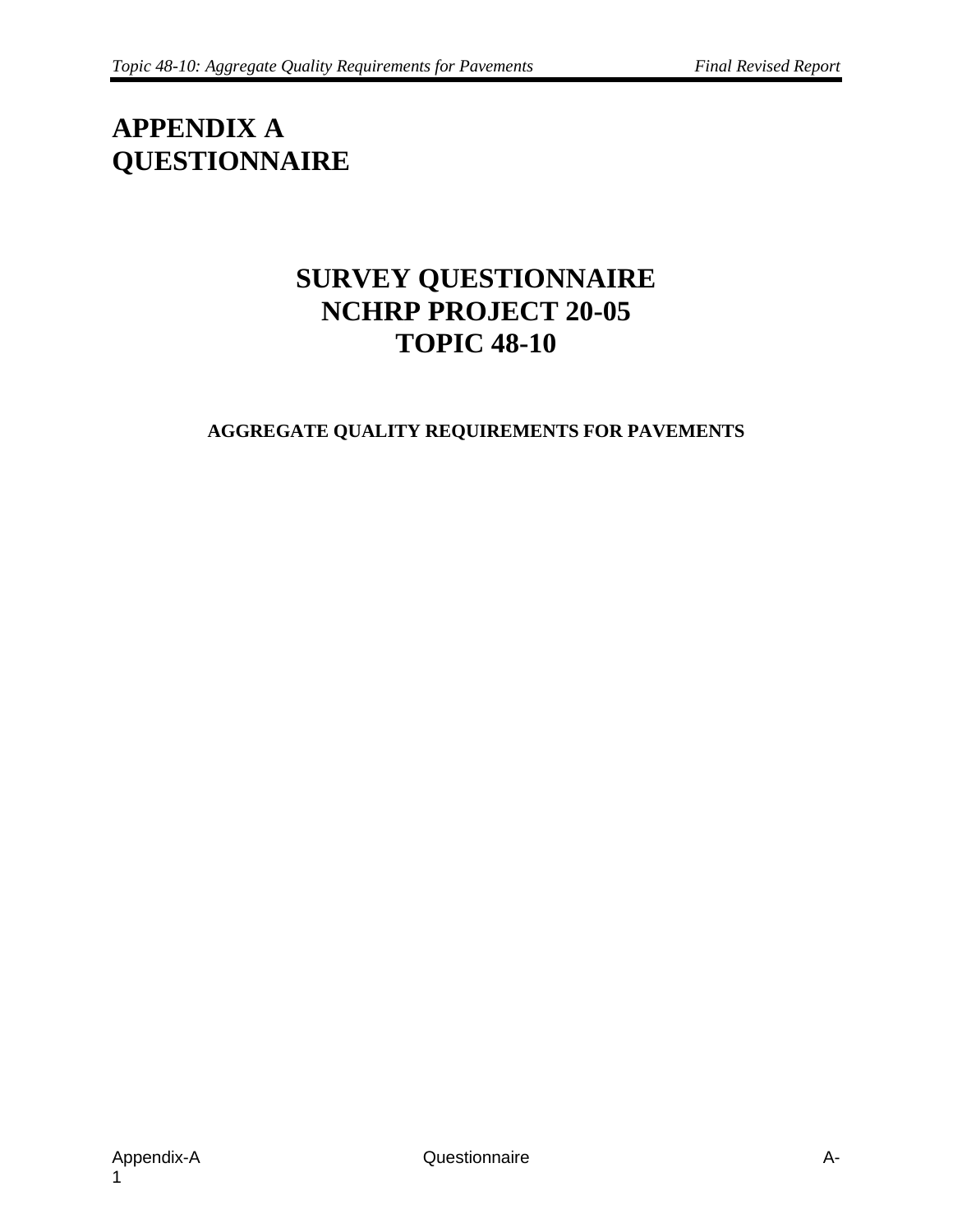#### **NCHRP TOPIC 48-10 SURVEY QUESTIONNAIRE**

FEBRUARY 2017

The Transportation Research Board (TRB) is preparing a synthesis on Aggregate Quality Requirements for Pavements. This is being done for the National Cooperative Highway Research Program (NCHRP), under the sponsorship of the American Association of State Highway and Transportation Officials (AASHTO), in cooperation with the Federal Highway Administration (FHWA). The goal of this questionnaire is to document quality requirements for utilization of different types, sources, and quality classes of aggregates used in flexible and rigid pavements.

Your expertise and experience is critical to the success of this important project. Your individual privacy will be maintained in all published and written data resulting from this study. We thank you in advance for your time and thoughtful consideration. The final report of this project will be provided to your agency. If you are not the appropriate person at the agency to complete this questionnaire, please forward it to the correct person.

We estimate that it should take approximately 40 minutes to complete. This questionnaire is being sent to *State Departments of Transportation.* Your cooperation in completing the questionnaire will ensure the success of this effort. **If you are not the appropriate person at your** *agency* **to complete this questionnaire, please forward it to the correct person.**

If you have any questions, please contact Dr. Erol Tutumluer. Any supporting materials can be sent directly to Dr. Erol Tutumluer by email or at the mailing address shown below.

Erol Tutumluer, Ph.D. Email: [tutumlue@gmail.com](mailto:tutumlue@gmail.com) Phone: (217) 333-8637

Please identify your contact information. NCHRP will email you a link to the online report when it is completed.

Agency:

Address:

| $\sim$<br>C1U | ин<br>. | . . |
|---------------|---------|-----|
|               |         |     |

Questionnaire Contact:

Position/Title:

In case of questions and for NCHRP to send you a link to the final report, please provide:

Tel: Email: \_\_\_\_\_\_\_\_\_\_\_\_\_\_\_\_\_\_\_\_\_\_\_\_\_\_\_\_\_

Thank you very much for taking our survey. Your responses are very important to us.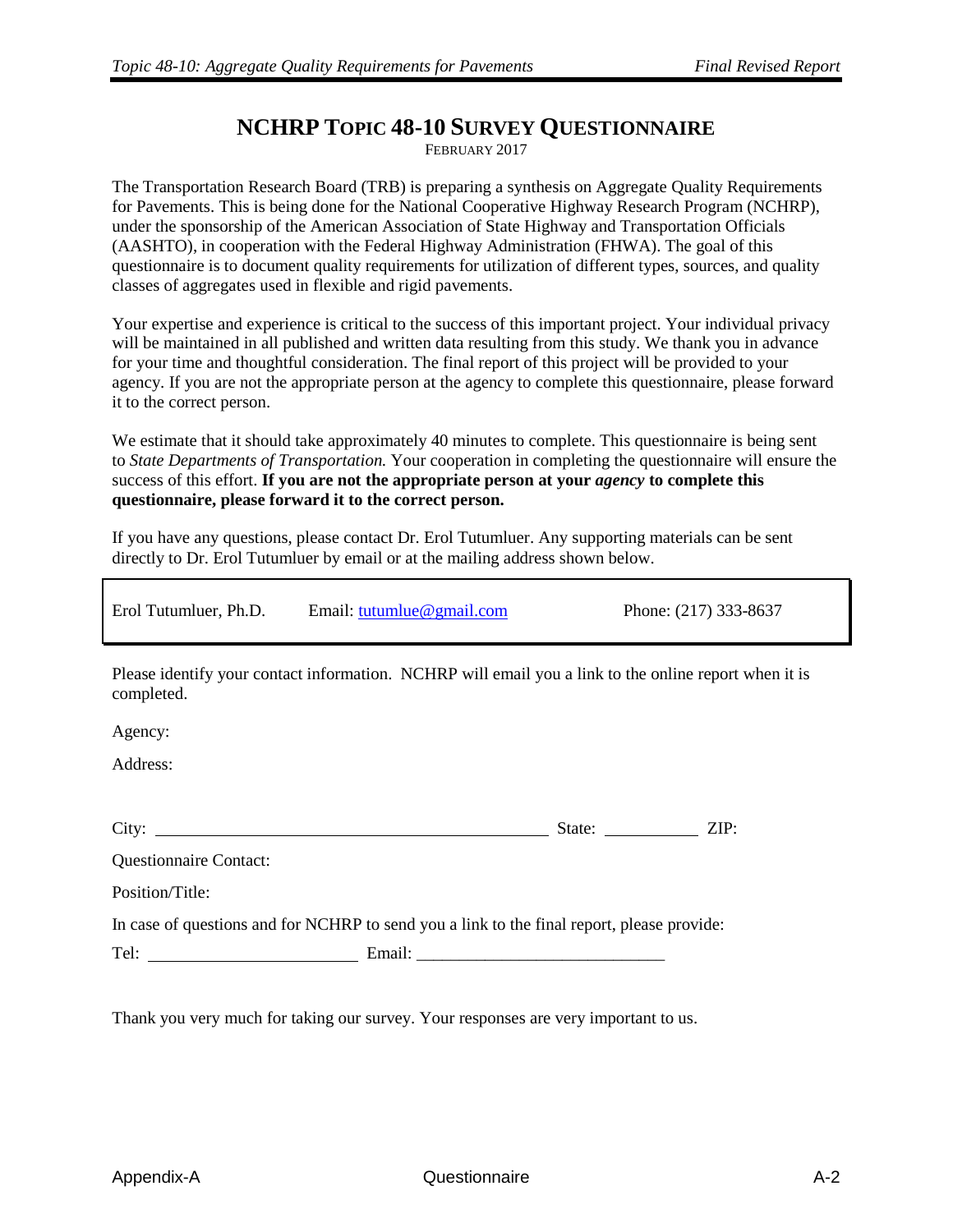#### **General: Aggregate Quality Requirements for Pavements**

- 1. Which of the following pavement layers are constructed with specific aggregate quality requirements by your agency depending on the applications? (Please check all that apply)
	- $\Box$  Asphalt Concrete (AC) including surface and base course
	- □ Portland Cement Concrete (PCC)
	- $\Box$  Surface Treatment (ST)
	- □ Unbound aggregate base course
	- $\Box$  Stabilized (admixture treated) base course
	- $\Box$  Unbound aggregate subbase course
	- $\Box$  Stabilized subbase course
	- $\Box$  Open graded drainage layer
	- $\Box$  Separator/filter layer
	- $\Box$  Pavement working platforms for subgrade stability applications
	- □ Other (please specify) \_\_\_\_\_\_\_\_\_\_\_\_\_\_\_\_\_\_\_\_\_\_\_\_\_\_\_\_\_\_\_\_\_\_\_\_\_\_\_\_\_\_\_\_\_\_\_\_\_\_
- 2. Is there any pavement layer constructed with aggregate materials without checking aggregate quality requirements?
	- □ Yes
	- $\Box$  No

If you marked 'Yes', (please briefly explain) \_\_\_\_\_\_\_\_\_\_\_\_\_\_\_\_\_\_\_\_\_\_\_\_\_\_\_\_\_\_\_\_\_\_\_

3. Do you construct pavement layers utilizing any of the following aggregate sources? (Please check all that apply)

\_\_\_\_\_\_\_\_\_\_\_\_\_\_\_\_\_\_\_\_\_\_\_\_\_\_\_\_\_\_\_\_\_\_\_\_\_\_\_\_\_\_\_\_\_\_\_\_\_\_\_\_\_\_\_\_\_\_\_\_\_\_\_\_\_\_\_\_\_ \_\_\_\_\_\_\_\_\_\_\_\_\_\_\_\_\_\_\_\_\_\_\_\_\_\_\_\_\_\_\_\_\_\_\_\_\_\_\_\_\_\_\_\_\_\_\_\_\_\_\_\_\_\_\_\_\_\_\_\_\_\_\_\_\_\_\_\_\_

- $\Box$  Recycled aggregates Recycled Asphalt Pavement (RAP)
- $\Box$  Recycled aggregates Recycled Concrete Aggregate (RCA)
- $\Box$  Artificial/By-product aggregates such as Steel Furnace Slag (SFS), Blast Furnace Slag (BFS), and Light Weight Aggregate (LWA)
- $\Box$  Marginal aggregates (out of spec.)
- $\Box$  Nontraditional aggregate (e.g., large size aggregates, primary crusher run)
- $\Box$  Blended virgin aggregates
- $\Box$  Blended aggregates (virgin and recycled/artificial)
- $\Box$  Other source (please specify)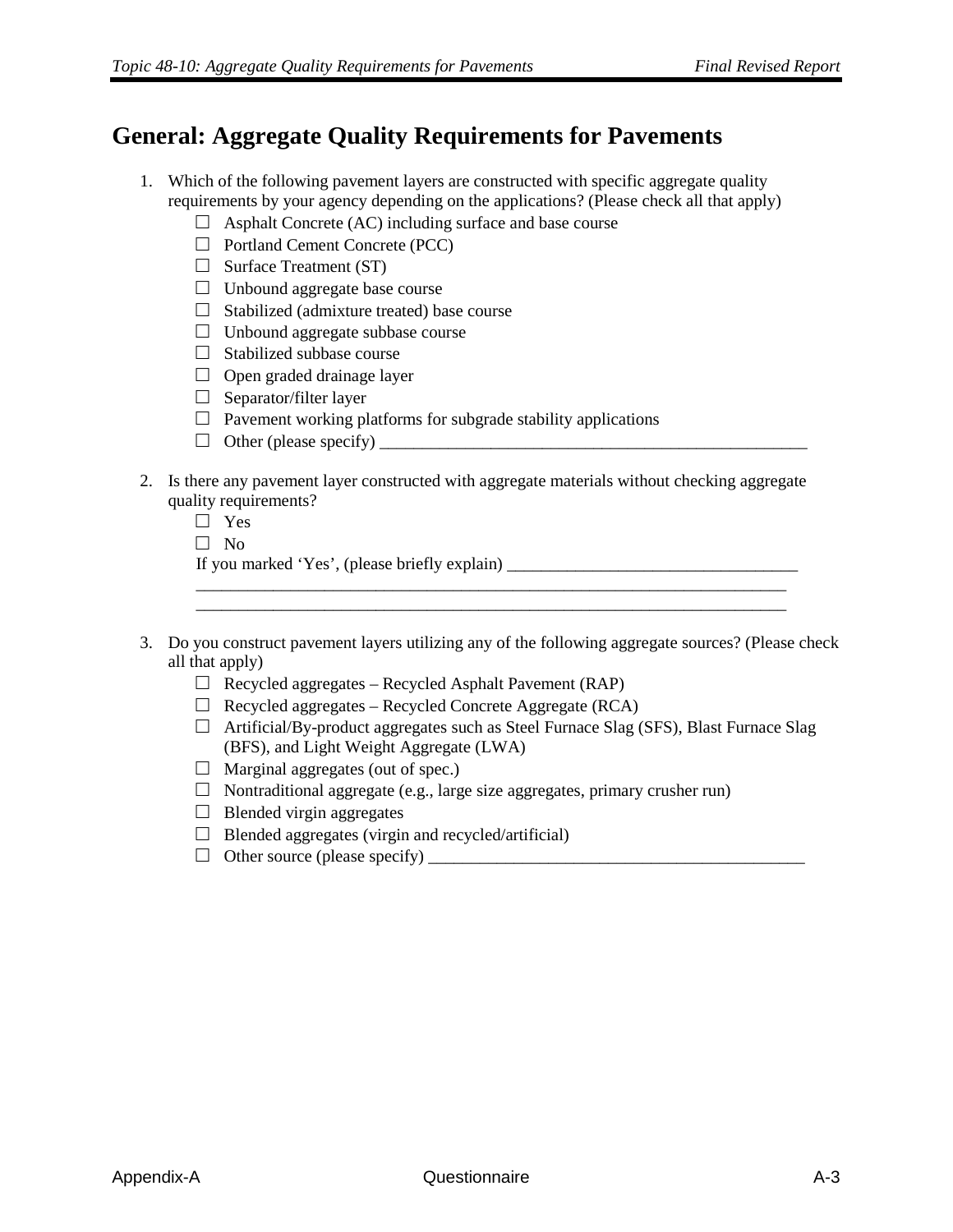#### **Category 1: Aggregate Sources and Properties**

4. Does your agency have a list of approved aggregate types or sources for pavement construction applications?

\_\_\_\_\_\_\_\_\_\_\_\_\_\_\_\_\_\_\_\_\_\_\_\_\_\_\_\_\_\_\_\_\_\_\_\_\_\_\_\_\_\_\_\_\_\_\_\_\_\_\_\_\_\_\_\_\_\_\_\_\_\_\_\_\_\_\_\_\_\_

\_\_\_\_\_\_\_\_\_\_\_\_\_\_\_\_\_\_\_\_\_\_\_\_\_\_\_\_\_\_\_\_\_\_\_\_\_\_\_\_\_\_\_\_\_\_\_\_\_\_\_\_\_\_\_\_\_\_\_\_\_\_\_\_\_\_\_\_\_\_

- □ Yes
- $\Box$  No
- □ Other (please explain) \_\_\_\_\_\_\_\_\_\_\_\_\_\_\_\_\_\_\_\_\_\_\_\_\_\_\_\_\_\_\_\_\_\_\_\_\_\_\_\_\_\_\_\_\_\_\_\_\_\_
- 5. If you answered 'Yes' to Question 4, please provide the link to related reference / website:

\_\_\_\_\_\_\_\_\_\_\_\_\_\_\_\_\_\_\_\_\_\_\_\_\_\_\_\_\_\_\_\_\_\_\_\_\_\_\_\_\_\_\_\_\_\_\_\_\_\_\_\_\_\_\_\_\_\_\_\_\_\_\_\_\_\_\_\_\_\_\_\_\_\_\_\_\_ \_\_\_\_\_\_\_\_\_\_\_\_\_\_\_\_\_\_\_\_\_\_\_\_\_\_\_\_\_\_\_\_\_\_\_\_\_\_\_\_\_\_\_\_\_\_\_\_\_\_\_\_\_\_\_\_\_\_\_\_\_\_\_\_\_\_\_\_\_\_\_\_\_\_\_\_\_ \_\_\_\_\_\_\_\_\_\_\_\_\_\_\_\_\_\_\_\_\_\_\_\_\_\_\_\_\_\_\_\_\_\_\_\_\_\_\_\_\_\_\_\_\_\_\_\_\_\_\_\_\_\_\_\_\_\_\_\_\_\_\_\_\_\_\_\_\_\_\_\_\_\_\_\_\_

- 6. If you answered 'Yes' to Question 4, does your agency allow new materials into the list of approved aggregate sources for pavement construction applications?
	- □ Yes
	- □ No

If yes, (please state how often the approved list is updated)

- 7. Does your agency receive information regarding the geologic origins of natural (virgin) aggregates from producers?
	- □ Yes
	- $\Box$  No
- 8. If you answered 'No' to Question 7, please check one of the following that applies
	- $\Box$  It is done in-house (geologist/petrographer working for the agency)
	- $\Box$  It is not required/requested by the agency
- 9. Which of the following sand and gravel sources are used by your agency? (Please check all that apply)
	- $\Box$  Do not have gravel sources
	- $\Box$  Glacial deposits
	- $\Box$  Marine deposits
	- $\Box$  Lacustrine (lake) deposits
	- $\Box$  Fluvial (river) deposits
	- $\Box$  Eolian (windblown) deposits
	- □ Other (please list) \_\_\_\_\_\_\_\_\_\_\_\_\_\_\_\_\_\_\_\_\_\_\_\_\_\_\_\_\_\_\_\_\_\_\_\_\_\_\_\_\_\_\_\_\_\_\_\_\_\_\_\_\_\_
- 10. Which of the following crushed stone sources are used by your agency? (Please check all that apply)
	- $\Box$  Do not have crushed stone sources
	- $\Box$  Sedimentary rocks (e.g. limestone, dolomite, sandstone, etc.)
	- $\Box$  Igneous (extrusive) rocks (e.g. basalt, scoria, etc.)
	- $\Box$  Igneous (intrusive) rocks (e.g. granite, gabbro, etc.)
	- $\Box$  Metamorphic rocks (e.g. quartzite, gneiss, etc.)
	- $\Box$  Other (please list)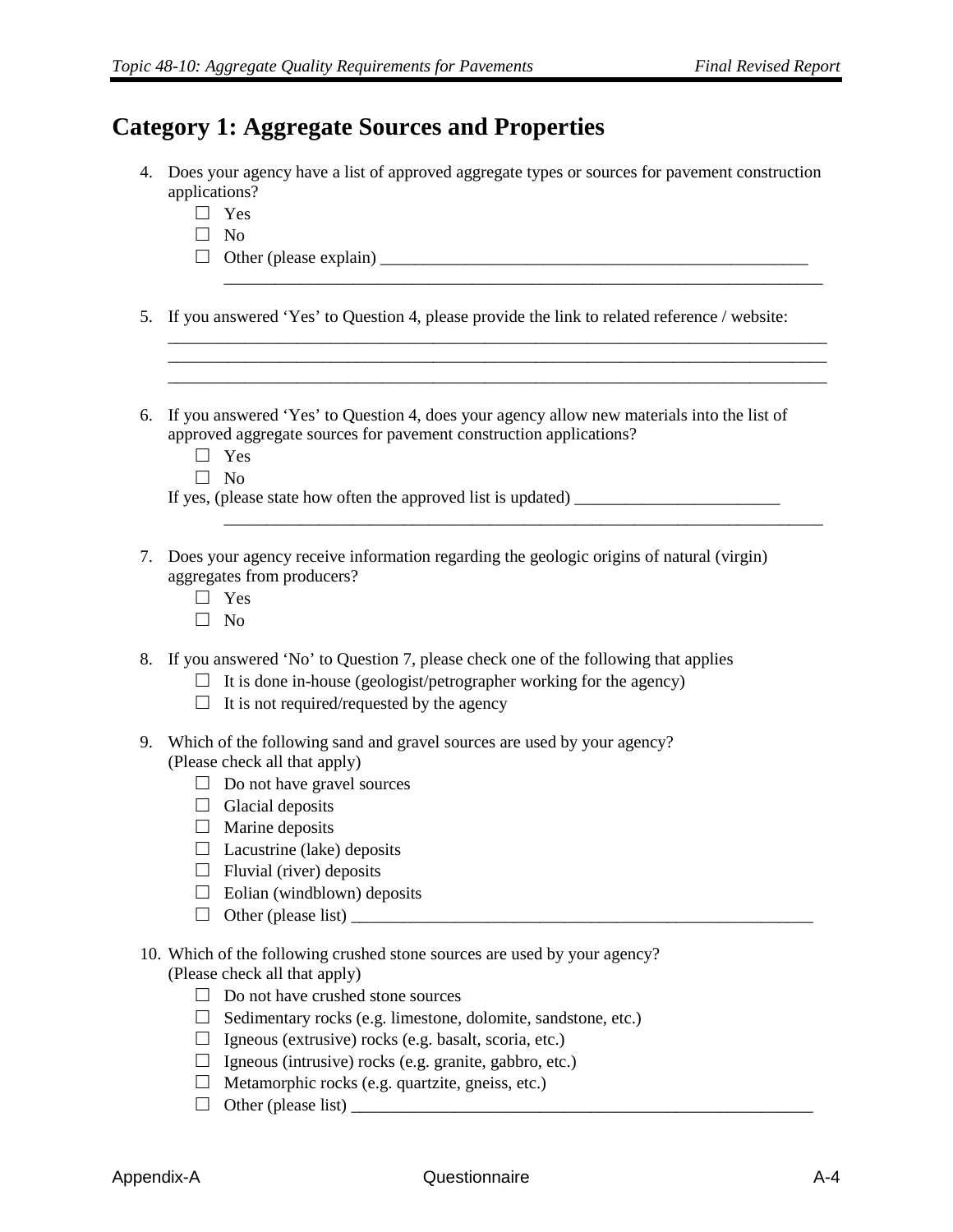- 11. What quality related natural (virgin) aggregate properties do you collect from aggregate producer? (Please check all that apply)
	- $\Box$  Resistance to weathering by Na<sub>2</sub>SO<sub>4</sub> / MgSO<sub>4</sub> Soundness
	- □ Resistance to degradation, e.g., Los Angeles Abrasion test
	- $\Box$  Resistance to polishing & degradation, e.g., Micro-Deval test
	- $\Box$  Percent deleterious materials
	- $\Box$  Plasticity, i.e. Atterberg limits (LL, PI) of portion passing No.40 (0.42 mm)
	- $\Box$  Mineralogical composition
	- $\Box$  Cleanliness, e.g., Sand Equivalent test
	- $\Box$  Harmful clay content, e.g., Methylene Blue test
	- $\Box$  Particle shape properties, i.e. angularity, surface texture, flatness and elongation

**\_\_\_\_\_\_\_\_\_\_\_\_\_\_\_\_\_\_\_\_\_\_\_\_\_\_\_\_\_\_\_\_\_\_\_\_\_\_\_\_\_\_\_\_\_\_\_\_\_\_\_\_\_\_\_\_\_\_\_\_\_\_\_\_\_\_\_\_\_\_** \_\_\_\_\_\_\_\_\_\_\_\_\_\_\_\_\_\_\_\_\_\_\_\_\_\_\_\_\_\_\_\_\_\_\_\_\_\_\_\_\_\_\_\_\_\_\_\_\_\_\_\_\_\_\_\_\_\_\_\_\_\_\_\_\_\_\_\_\_\_

\_\_\_\_\_\_\_\_\_\_\_\_\_\_\_\_\_\_\_\_\_\_\_\_\_\_\_\_\_\_\_\_\_\_\_\_\_\_\_\_\_\_\_\_\_\_\_\_\_\_\_\_\_\_\_\_\_\_\_\_\_\_\_\_\_\_\_\_\_\_

**\_\_\_\_\_\_\_\_\_\_\_\_\_\_\_\_\_\_\_\_\_\_\_\_\_\_\_\_\_\_\_\_\_\_\_\_\_\_\_\_\_\_\_\_\_\_\_\_\_\_\_\_\_\_\_\_\_\_\_\_\_\_\_\_\_\_\_\_\_\_**

\_\_\_\_\_\_\_\_\_\_\_\_\_\_\_\_\_\_\_\_\_\_\_\_\_\_\_\_\_\_\_\_\_\_\_\_\_\_\_\_\_\_\_\_\_\_\_\_\_\_\_\_\_\_\_\_\_\_\_\_\_\_\_\_\_\_\_\_\_\_\_ \_\_\_\_\_\_\_\_\_\_\_\_\_\_\_\_\_\_\_\_\_\_\_\_\_\_\_\_\_\_\_\_\_\_\_\_\_\_\_\_\_\_\_\_\_\_\_\_\_\_\_\_\_\_\_\_\_\_\_\_\_\_\_\_\_\_\_\_\_\_\_

- $\Box$  Durability, e.g., freeze-thaw resistance test
- $\Box$  Specific gravity and absorption
- $\Box$  Alkali Silica or Alkali Carbonate Reactivity (ASR and/or ACR)
- $\Box$  Expansion from hydration reaction
- $\Box$  Other (please list)

12. Do you utilize natural (virgin) aggregate sources from other states/provinces?

- □ Yes
- □ No

13. If you answered 'Yes' to Question 12, please check all that apply

- $\Box$  Due to lack of adequate aggregate sources
- $\Box$  Due to the need for a better quality aggregate source
- $\Box$  Due to economical/environmental concerns
- $\Box$  Other (please briefly explain)  $\Box$
- 14. Do you blend aggregate from different sources?
	- □ Yes
	- □ No
- 15. If you answered 'Yes' to Question 14, please check all that apply and indicate the reason for blending.
	- $\Box$  To improve the quality
	- $\Box$  To meet target gradation specification for unbound subbase/base course
	- $\Box$  To meet target gradation specification for asphalt mixture design
	- $\Box$  To meet target gradation specification for concrete mixture design
	- $\Box$  To utilize marginal (out of spec) aggregate sources
	- $\Box$  To utilize quarry by-product
	- □ Other (please explain) \_\_\_\_\_\_\_\_\_\_\_\_\_\_\_\_\_\_\_\_\_\_\_\_\_\_\_\_\_\_\_\_\_\_\_\_\_\_\_\_\_\_\_\_\_\_\_\_\_\_\_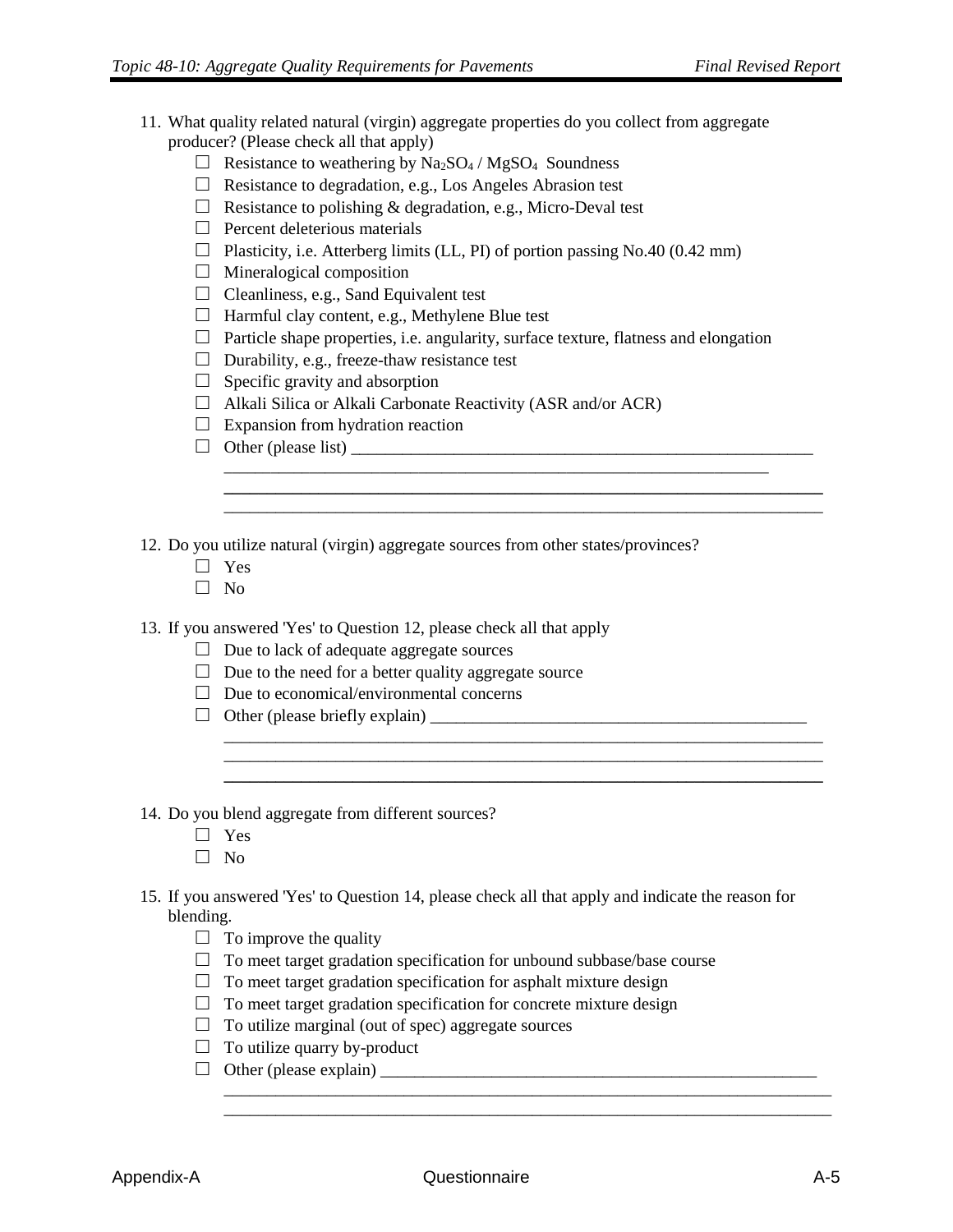- 16. If you answered 'Yes' to Question 14, what materials do you often blend to meet aggregate quality requirements for constructing any pavement layer? (please check all that apply)
	- $\Box$  Virgin + Virgin
	- $\Box$  Virgin + Marginal
	- $\Box$  Virgin + Recycled (RAP or RCA or artificial aggregates)
	- $\Box$  Virgin + Quarry By-product
	- $\Box$  Other (please list)

17. Do you have specifications or special provisions for constructing pavement layers with the following materials?

- $\Box$  Marginal (out of specification) virgin aggregate
- $\Box$  Marginal (out of specification) recycled aggregate
- $\Box$  Nontraditional aggregate (e.g., large size virgin or recycled aggregate, e.g., above 1.5-in. top size or primary crusher run size material)

\_\_\_\_\_\_\_\_\_\_\_\_\_\_\_\_\_\_\_\_\_\_\_\_\_\_\_\_\_\_\_\_\_\_\_\_\_\_\_\_\_\_\_\_\_\_\_\_\_\_\_\_\_\_\_\_\_\_\_\_\_\_\_\_\_\_\_\_\_\_\_

\_\_\_\_\_\_\_\_\_\_\_\_\_\_\_\_\_\_\_\_\_\_\_\_\_\_\_\_\_\_\_\_\_\_\_\_\_\_\_\_\_\_\_\_\_\_\_\_\_\_\_\_\_\_\_\_\_\_\_\_\_\_\_\_\_\_\_\_\_\_\_

\_\_\_\_\_\_\_\_\_\_\_\_\_\_\_\_\_\_\_\_\_\_\_\_\_\_\_\_\_\_\_\_\_\_\_\_\_\_\_\_\_\_\_\_\_\_\_\_\_\_\_\_\_\_\_\_\_\_\_\_\_\_\_\_\_\_\_\_\_\_\_ \_\_\_\_\_\_\_\_\_\_\_\_\_\_\_\_\_\_\_\_\_\_\_\_\_\_\_\_\_\_\_\_\_\_\_\_\_\_\_\_\_\_\_\_\_\_\_\_\_\_\_\_\_\_\_\_\_\_\_\_\_\_\_\_\_\_\_\_\_\_\_ \_\_\_\_\_\_\_\_\_\_\_\_\_\_\_\_\_\_\_\_\_\_\_\_\_\_\_\_\_\_\_\_\_\_\_\_\_\_\_\_\_\_\_\_\_\_\_\_\_\_\_\_\_\_\_\_\_\_\_\_\_\_\_\_\_\_\_\_\_\_\_\_

- $\Box$  Quarry By-product (less than 6 mm in size)
- $\Box$  Filter aggregates, e.g., for pavement interlayers, etc.
- $\Box$  Recycled glass, as a base material
- $\Box$  Other (please indicate)
- 18. Do you utilize in your pavement layer construction recycled aggregates such as Reclaimed Asphalt Pavement (RAP), Recycled Concrete Aggregate (RCA), Artificial/By-product aggregates such as Steel Furnace Slag (SFS) and Blast Furnace Slag (BFS)?
	- □ Yes
	- $\Box$  No

If 'yes', please refer to Sections 1 to 4 in the table below and please check all the quality related source properties these materials are screened for.

| Section 1 – RAP Quality Related Property        | Section 2 – RCA Quality Related Property                      |
|-------------------------------------------------|---------------------------------------------------------------|
| Source properties of the aggregate              | Source properties of the aggregate                            |
| Residual asphalt binder content                 | Los Angeles abrasion loss                                     |
| Residual asphalt binder property                | Absorption                                                    |
| Specific gravity (bulk)                         | Specific gravity (bulk)/Absorption                            |
| Polishing properties, e.g., Micro-Deval<br>loss | Polishing & degradation properties, e.g.,<br>Micro-Deval loss |
| Percent deleterious/contamination               | Percent deleterious/contamination                             |
| Freeze-thaw resistance                          | Freeze-thaw resistance                                        |
| <b>Expansion properties</b>                     | Alkali Silica Reactivity (ASR)                                |
|                                                 | Other (please list)                                           |
|                                                 |                                                               |
|                                                 |                                                               |
|                                                 |                                                               |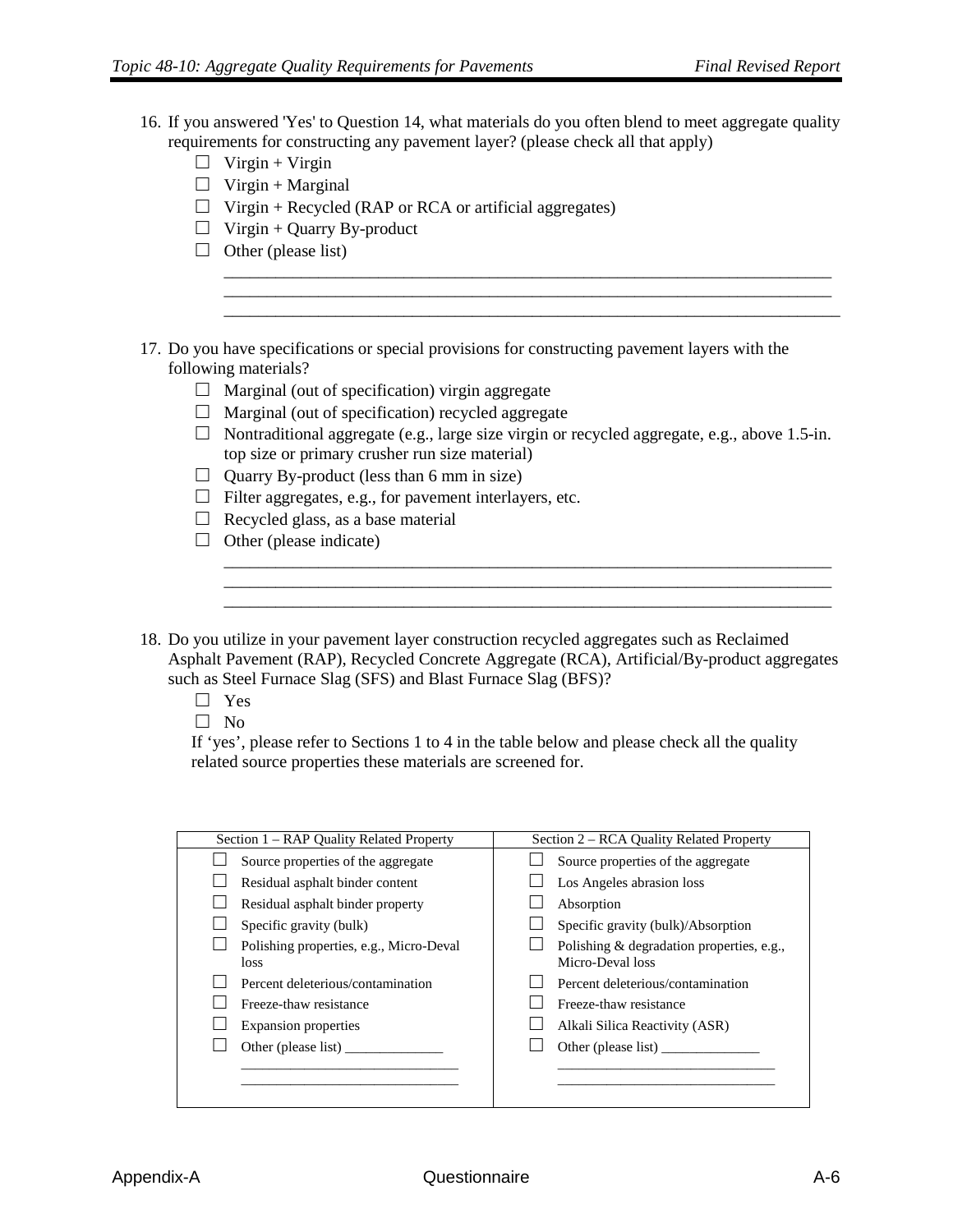| Section 3 – SFS Quality Related Property                     | Section 4 – BFS Quality Related Property                     |
|--------------------------------------------------------------|--------------------------------------------------------------|
| Chemical composition                                         | Chemical composition                                         |
| Mineralogical properties                                     | Mineralogical properties                                     |
| Specific gravity (bulk)                                      | Specific gravity (bulk)                                      |
| Polishing & degradation properties e.g.,<br>Micro-Deval loss | Polishing & degradation properties e.g.,<br>Micro-Deval loss |
| Freeze-thaw resistance                                       | Freeze-thaw resistance                                       |
| Expansion properties                                         | <b>Expansion properties</b>                                  |
| Other (please list)                                          | Other (please list)                                          |
|                                                              |                                                              |
|                                                              |                                                              |
|                                                              |                                                              |

19. If you answered 'Yes' to Question 18, please state what restrictions (if any) do you place on recycled and artificial/by-product aggregates for use in pavement construction? \_\_\_\_\_\_\_\_\_\_\_\_\_\_\_\_\_\_\_\_\_\_\_\_\_\_\_\_\_\_\_\_\_\_\_\_\_\_\_\_\_\_\_\_\_\_\_\_\_\_\_\_\_\_\_\_\_\_\_\_\_\_\_\_\_\_\_\_\_\_\_\_\_\_\_\_\_\_

\_\_\_\_\_\_\_\_\_\_\_\_\_\_\_\_\_\_\_\_\_\_\_\_\_\_\_\_\_\_\_\_\_\_\_\_\_\_\_\_\_\_\_\_\_\_\_\_\_\_\_\_\_\_\_\_\_\_\_\_\_\_\_\_\_\_\_\_\_\_\_\_\_\_\_\_\_\_ \_\_\_\_\_\_\_\_\_\_\_\_\_\_\_\_\_\_\_\_\_\_\_\_\_\_\_\_\_\_\_\_\_\_\_\_\_\_\_\_\_\_\_\_\_\_\_\_\_\_\_\_\_\_\_\_\_\_\_\_\_\_\_\_\_\_\_\_\_\_\_\_\_\_\_\_\_\_ \_\_\_\_\_\_\_\_\_\_\_\_\_\_\_\_\_\_\_\_\_\_\_\_\_\_\_\_\_\_\_\_\_\_\_\_\_\_\_\_\_\_\_\_\_\_\_\_\_\_\_\_\_\_\_\_\_\_\_\_\_\_\_\_\_\_\_\_\_\_\_\_\_\_\_\_\_\_ \_\_\_\_\_\_\_\_\_\_\_\_\_\_\_\_\_\_\_\_\_\_\_\_\_\_\_\_\_\_\_\_\_\_\_\_\_\_\_\_\_\_\_\_\_\_\_\_\_\_\_\_\_\_\_\_\_\_\_\_\_\_\_\_\_\_\_\_\_\_\_\_\_\_\_\_\_\_ \_\_\_\_\_\_\_\_\_\_\_\_\_\_\_\_\_\_\_\_\_\_\_\_\_\_\_\_\_\_\_\_\_\_\_\_\_\_\_\_\_\_\_\_\_\_\_\_\_\_\_\_\_\_\_\_\_\_\_\_\_\_\_\_\_\_\_\_\_\_\_\_\_\_\_\_\_\_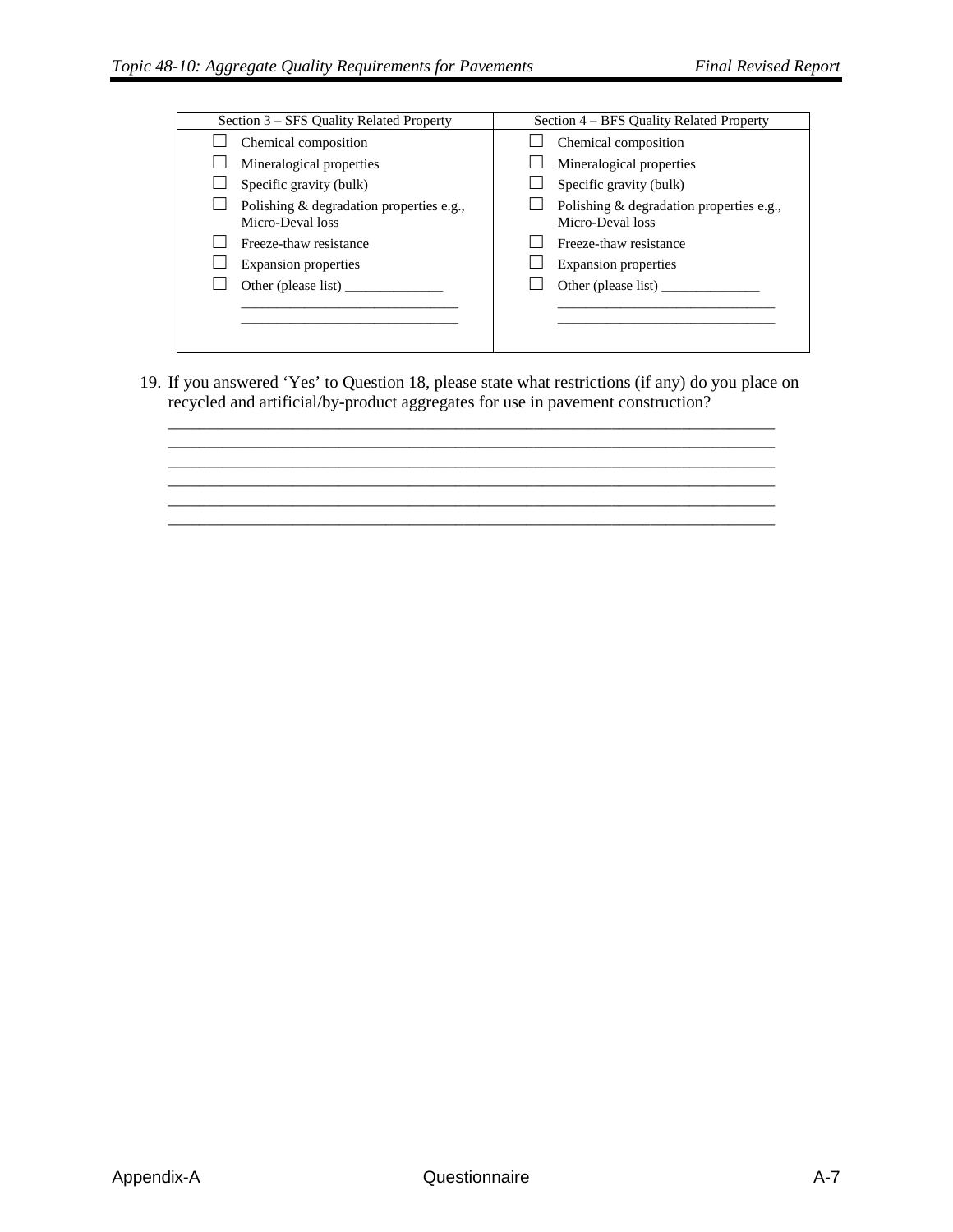## **Category 2: Aggregate Sampling, Quality Control, Tests, and Ranges**

- 20. Who is responsible for testing aggregate materials and providing input properties for the design of pavement layers that incorporate aggregates?
	- $\Box$  In-house geotechnical/materials laboratory
	- $\Box$  Retained external geotechnical consultant/materials laboratory
	- $\Box$  University laboratory (under research subcontract)
	- □ Aggregate producer
	- $\Box$  Contractor testing and laboratory
	- □ Other (please indicate) \_\_\_\_\_\_\_\_\_\_\_\_\_\_\_\_\_\_\_\_\_\_\_\_\_\_\_\_\_\_\_\_\_\_\_\_\_\_\_\_\_\_\_\_\_\_\_\_\_\_
- 21. How frequently does your agency check the acceptance of material for use in field application? (Please check all that apply)
	- $\Box$  Prior to the use on every major construction project
	- $\Box$  More than twice every year
	- □ Twice every year
	- □ Once a year
	- $\Box$  Less than once a year
	- □ Other (please indicate) \_\_\_\_\_\_\_\_\_\_\_\_\_\_\_\_\_\_\_\_\_\_\_\_\_\_\_\_\_\_\_\_\_\_\_\_\_\_\_\_\_\_\_\_\_\_\_\_\_\_
- 22. How does your agency obtain samples from project sites to perform required tests? (Please check all that apply)
	- $\Box$  Samples shipped from aggregate producer and tested in agency (DOT) lab
	- $\Box$  Samples obtained by agency and tested in agency (DOT) lab
	- $\Box$  Samples checked/inspected at the source (quarry) location
	- □ Other (please indicate) \_\_\_\_\_\_\_\_\_\_\_\_\_\_\_\_\_\_\_\_\_\_\_\_\_\_\_\_\_\_\_\_\_\_\_\_\_\_\_\_\_\_\_\_\_\_\_\_\_\_
- 23. Does your agency perform tests for checking aggregate quality requirements for construction of pavement layers?
	- □ Yes
	- □ No

If you marked 'Yes', please refer to sections 1 to 6 in the following tables and mark all the related tests/procedures.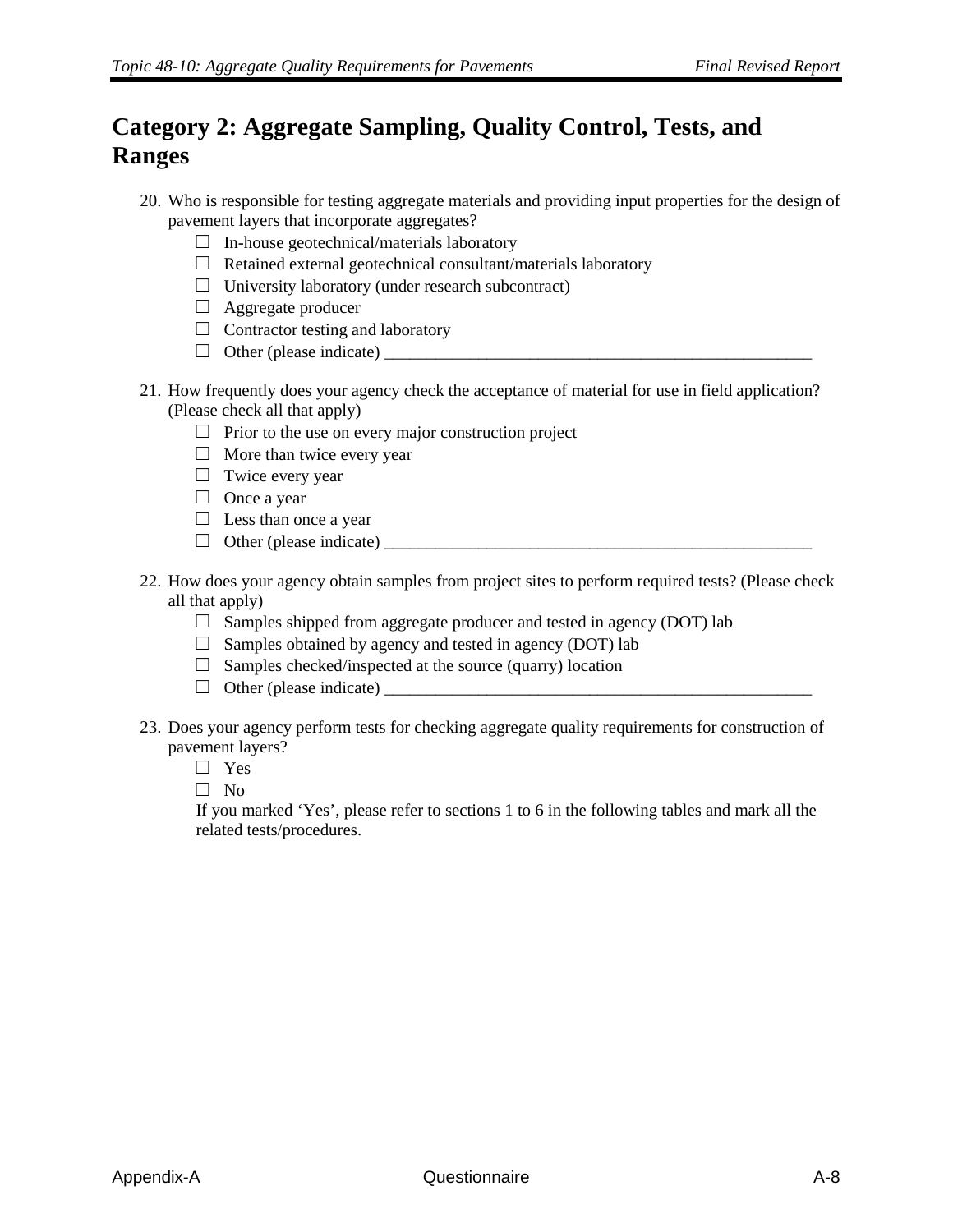| Section 1 – Aggregate Quality Requirements for Virgin Coarse Aggregates |                                   |                                                       |                             |                                     |  |  |  |
|-------------------------------------------------------------------------|-----------------------------------|-------------------------------------------------------|-----------------------------|-------------------------------------|--|--|--|
| <b>Quality Test Name / Description</b>                                  | <b>No Test</b><br><b>Required</b> | <b>Test Required</b><br><b>Related Testing Method</b> |                             |                                     |  |  |  |
| Na <sub>2</sub> SO <sub>4</sub> / MgSO <sub>4</sub> Soundness           |                                   | <b>AASHTO</b>                                         | <b>ASTM</b>                 | Test Procedure by Your Agency       |  |  |  |
| Los Angeles Abrasion loss                                               |                                   | П<br><b>AASHTO</b>                                    | <b>ASTM</b><br>$\mathsf{L}$ | Test Procedure by Your Agency       |  |  |  |
| Deleterious Materials                                                   |                                   | <b>AASHTO</b>                                         | <b>ASTM</b>                 | Test Procedure by Your Agency       |  |  |  |
| Particle Angularity                                                     | ш                                 | L<br><b>AASHTO</b>                                    | <b>ASTM</b><br>$\Box$       | L<br>Test Procedure by Your Agency  |  |  |  |
| Flat & Elongated Ratio                                                  |                                   | <b>AASHTO</b>                                         | <b>ASTM</b><br>$\mathsf{L}$ | Test Procedure by Your Agency       |  |  |  |
| Durability: Freeze-Thaw                                                 |                                   | <b>AASHTO</b>                                         | <b>ASTM</b><br>n l          | Test Procedure by Your Agency       |  |  |  |
| Polishing / Skid Resistance                                             |                                   | <b>AASHTO</b>                                         | <b>ASTM</b>                 | Test Procedure by Your Agency       |  |  |  |
| Porosity                                                                | L                                 | <b>AASHTO</b>                                         | <b>ASTM</b><br>$\Box$       | L.<br>Test Procedure by Your Agency |  |  |  |
| Other test (if any):                                                    |                                   | <b>AASHTO</b>                                         | <b>ASTM</b>                 | Test Procedure by Your Agency       |  |  |  |
| Other test (if any):                                                    |                                   | <b>AASHTO</b>                                         | <b>ASTM</b>                 | Test Procedure by Your Agency       |  |  |  |
| Other test (if any):                                                    |                                   | <b>AASHTO</b>                                         | <b>ASTM</b>                 | Test Procedure by Your Agency       |  |  |  |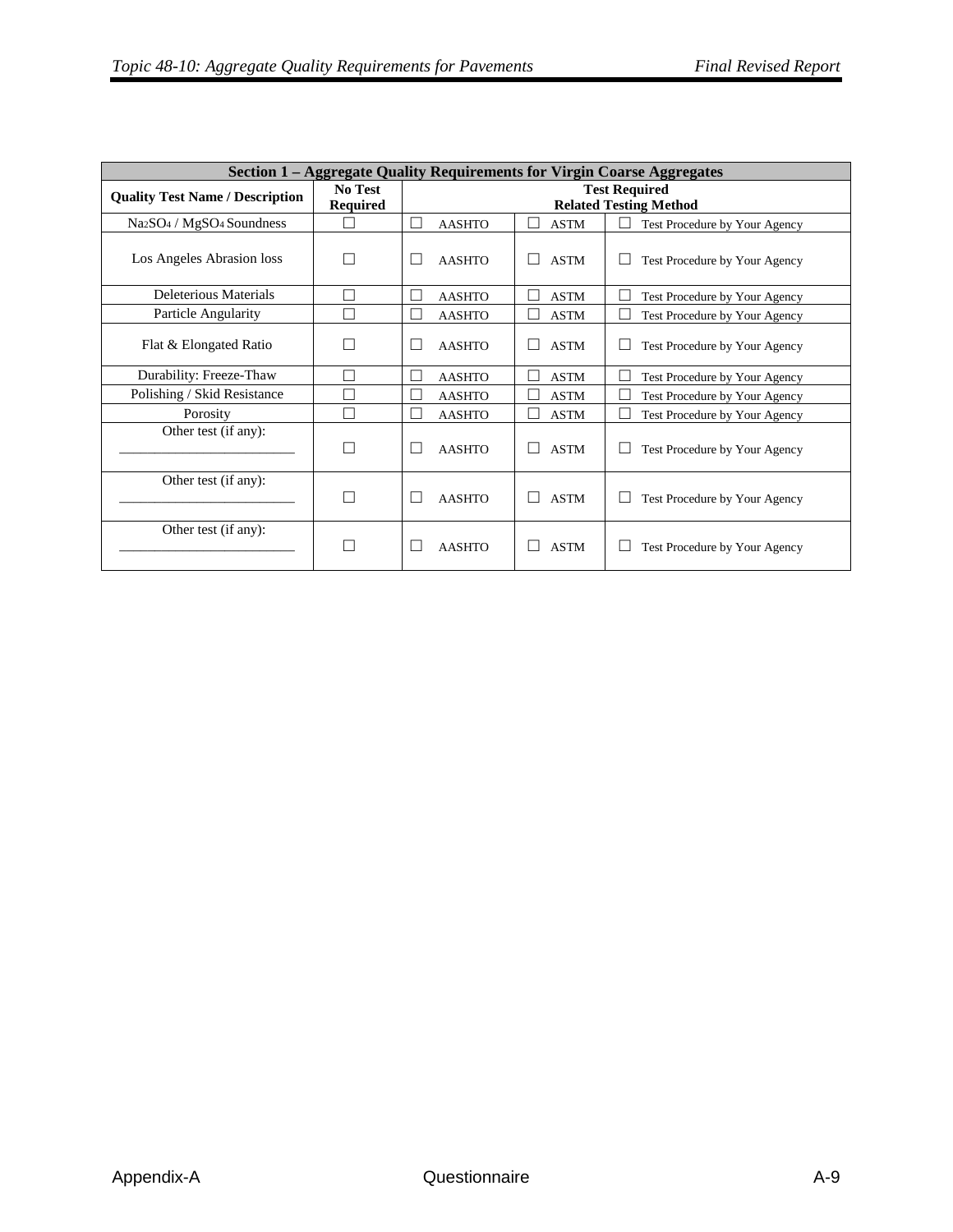|                                                              | Section 2 – Aggregate Quality Requirements for Virgin Fine Aggregates |                                                       |             |                                    |  |  |  |  |
|--------------------------------------------------------------|-----------------------------------------------------------------------|-------------------------------------------------------|-------------|------------------------------------|--|--|--|--|
| <b>Quality Test Name / Description</b>                       | No Test<br><b>Required</b>                                            | <b>Test Required</b><br><b>Related Testing Method</b> |             |                                    |  |  |  |  |
| $Na2SO4 / MgSO4 Soundness$                                   |                                                                       | <b>AASHTO</b>                                         | <b>ASTM</b> | Test Procedure by Your Agency      |  |  |  |  |
| Atterbeg Limits                                              |                                                                       | <b>AASHTO</b>                                         | <b>ASTM</b> | Test Procedure by Your Agency      |  |  |  |  |
| Deleterious Materials                                        |                                                                       | <b>AASHTO</b>                                         | <b>ASTM</b> | Test Procedure by Your Agency      |  |  |  |  |
| Uncompacted Void Content                                     |                                                                       | <b>AASHTO</b>                                         | <b>ASTM</b> | Test Procedure by Your Agency      |  |  |  |  |
| Micro-Deval for Degradation &<br><b>Polishing Properties</b> |                                                                       | <b>AASHTO</b>                                         | <b>ASTM</b> | Test Procedure by Your Agency      |  |  |  |  |
| Sand Equivalent                                              |                                                                       | <b>AASHTO</b>                                         | <b>ASTM</b> | Test Procedure by Your Agency<br>L |  |  |  |  |
| Other test (if any):                                         |                                                                       | <b>AASHTO</b>                                         | <b>ASTM</b> | Test Procedure by Your Agency      |  |  |  |  |
| Other test (if any):                                         |                                                                       | <b>AASHTO</b>                                         | <b>ASTM</b> | Test Procedure by Your Agency      |  |  |  |  |
| Other test (if any):                                         |                                                                       | <b>AASHTO</b>                                         | <b>ASTM</b> | Test Procedure by Your Agency      |  |  |  |  |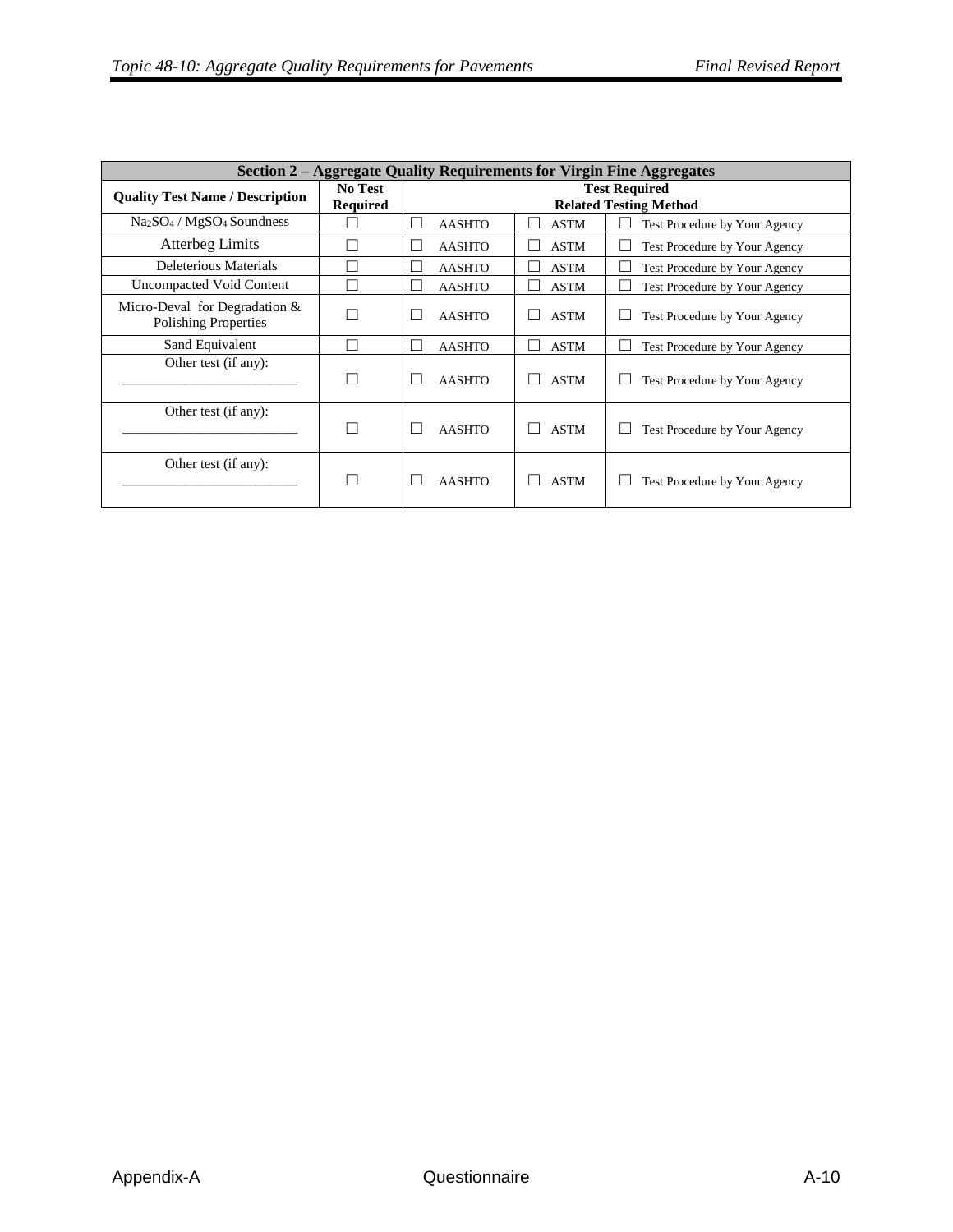| <b>Section 3 – Aggregate Quality Requirements for RAP</b> |                                   |                         |                    |                                                       |  |  |  |
|-----------------------------------------------------------|-----------------------------------|-------------------------|--------------------|-------------------------------------------------------|--|--|--|
| <b>Quality Test Name /</b><br><b>Description</b>          | <b>No Test</b><br><b>Required</b> |                         |                    | <b>Test Required</b><br><b>Related Testing Method</b> |  |  |  |
| <b>Residual Asphalt Binder</b><br>Content                 |                                   | <b>AASHTO</b>           | <b>ASTM</b>        | Test Procedure by Your Agency                         |  |  |  |
| Micro-Deval<br>for Polishing & Degradation<br>Properties  |                                   | <b>AASHTO</b>           | <b>ASTM</b>        | Test Procedure by Your Agency                         |  |  |  |
| Deleterious Materials                                     |                                   | <b>AASHTO</b>           | <b>ASTM</b>        | Test Procedure by Your Agency                         |  |  |  |
| <b>Expansion Properties</b>                               |                                   | <b>AASHTO</b>           | <b>ASTM</b>        | Test Procedure by Your Agency                         |  |  |  |
| Flat & Elongated Ratio                                    |                                   | <b>AASHTO</b>           | <b>ASTM</b>        | Test Procedure by Your Agency                         |  |  |  |
| Durability: Freeze-Thaw                                   |                                   | <b>AASHTO</b>           | <b>ASTM</b><br>n l | Test Procedure by Your Agency                         |  |  |  |
| Other test (if any):                                      |                                   | <b>AASHTO</b><br>$\Box$ | <b>ASTM</b>        | Test Procedure by Your Agency                         |  |  |  |
| Other test (if any):                                      | n l                               | <b>AASHTO</b><br>$\Box$ | <b>ASTM</b>        | Test Procedure by Your Agency                         |  |  |  |
| Other test (if any):                                      |                                   | <b>AASHTO</b>           | <b>ASTM</b>        | Test Procedure by Your Agency                         |  |  |  |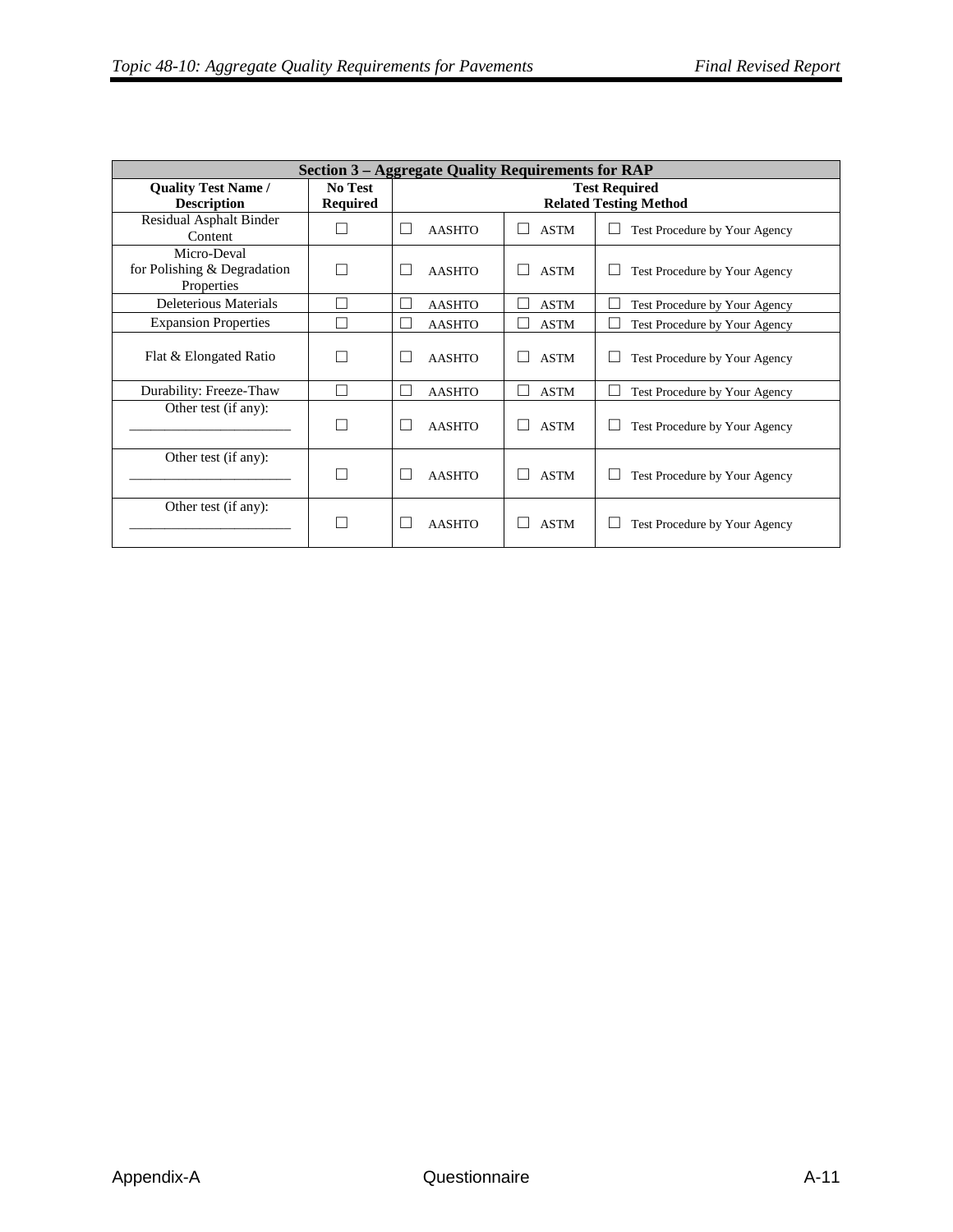| <b>Section 4 – Aggregate Quality Requirements for RCA</b> |                                   |                                                       |                                         |                               |  |  |  |  |
|-----------------------------------------------------------|-----------------------------------|-------------------------------------------------------|-----------------------------------------|-------------------------------|--|--|--|--|
| <b>Quality Test Name /</b><br><b>Description</b>          | <b>No Test</b><br><b>Required</b> | <b>Test Required</b><br><b>Related Testing Method</b> |                                         |                               |  |  |  |  |
| Los Angeles Abrasion Loss                                 | $\Box$                            | <b>AASHTO</b>                                         | <b>ASTM</b><br>$\overline{\phantom{0}}$ | Test Procedure by Your Agency |  |  |  |  |
| Absorption                                                | П                                 | <b>AASHTO</b><br>L                                    | <b>ASTM</b>                             | Test Procedure by Your Agency |  |  |  |  |
| Deleterious Materials                                     | П                                 | <b>AASHTO</b>                                         | <b>ASTM</b>                             | Test Procedure by Your Agency |  |  |  |  |
| Alkali-Silica Reactivity                                  | П                                 | <b>AASHTO</b>                                         | <b>ASTM</b>                             | Test Procedure by Your Agency |  |  |  |  |
| Micro-Deval<br>for Polishing & Degradation<br>Properties  | П                                 | <b>AASHTO</b><br>$\mathbf{L}$                         | <b>ASTM</b>                             | Test Procedure by Your Agency |  |  |  |  |
| Durability: Freeze-Thaw                                   | П                                 | Г<br><b>AASHTO</b>                                    | <b>ASTM</b><br>×                        | Test Procedure by Your Agency |  |  |  |  |
| Specific Gravity                                          | П                                 | <b>AASHTO</b>                                         | <b>ASTM</b>                             | Test Procedure by Your Agency |  |  |  |  |
| Other test (if any):                                      | П                                 | <b>AASHTO</b>                                         | <b>ASTM</b>                             | Test Procedure by Your Agency |  |  |  |  |
| Other test (if any):                                      | П                                 | <b>AASHTO</b>                                         | <b>ASTM</b>                             | Test Procedure by Your Agency |  |  |  |  |
| Other test (if any):                                      | $\Box$                            | <b>AASHTO</b>                                         | <b>ASTM</b>                             | Test Procedure by Your Agency |  |  |  |  |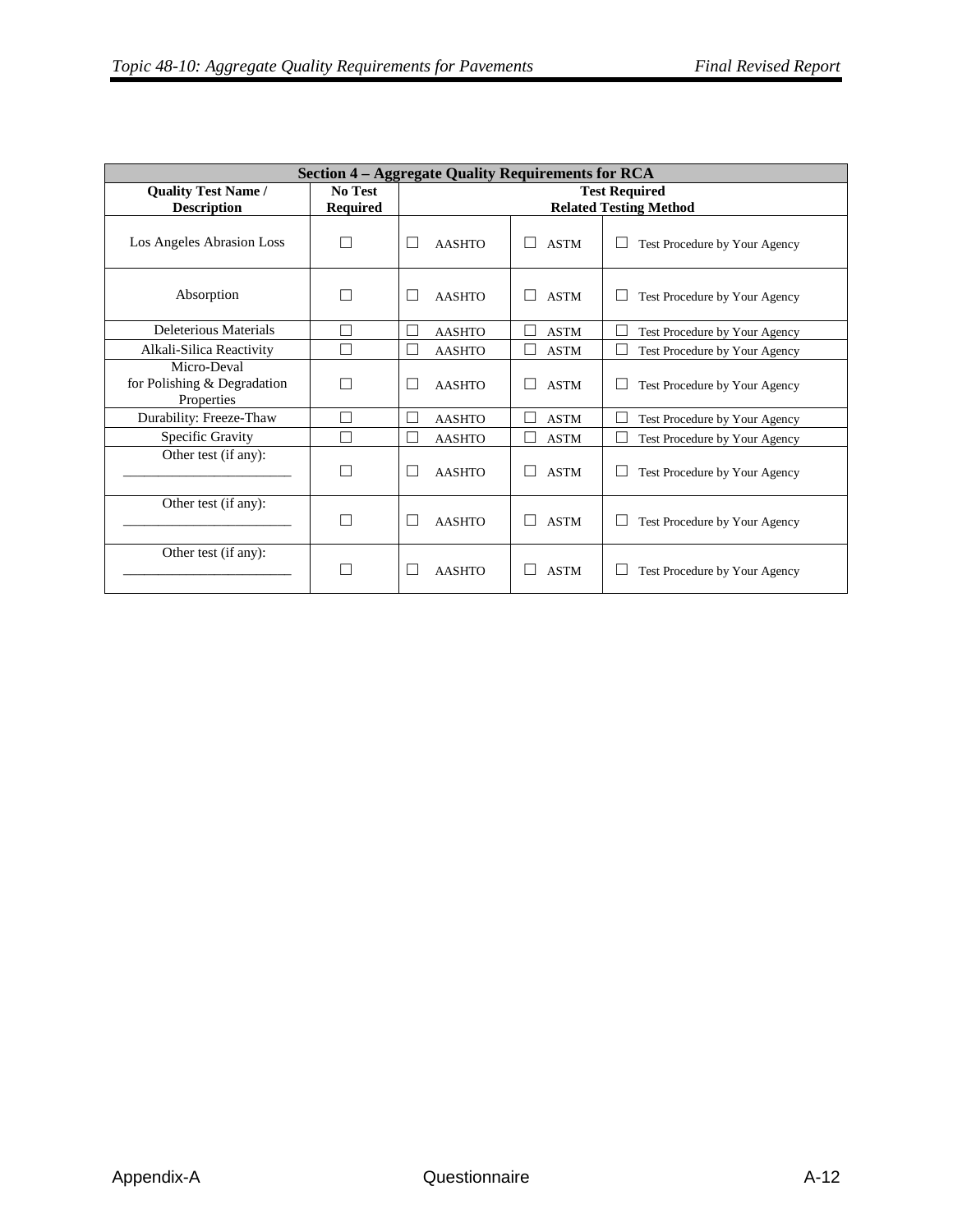| <b>Section 5 – Aggregate Quality Requirements for SFS</b> |                            |                                                       |             |                               |  |  |  |  |
|-----------------------------------------------------------|----------------------------|-------------------------------------------------------|-------------|-------------------------------|--|--|--|--|
| <b>Quality Test Name /</b><br><b>Description</b>          | No Test<br><b>Required</b> | <b>Test Required</b><br><b>Related Testing Method</b> |             |                               |  |  |  |  |
| <b>Chemical Composition</b>                               |                            | <b>AASHTO</b><br>$\mathsf{L}$                         | <b>ASTM</b> | Test Procedure by Your Agency |  |  |  |  |
| <b>Mineralogical Properties</b>                           |                            | <b>AASHTO</b><br>$\mathsf{L}$                         | <b>ASTM</b> | Test Procedure by Your Agency |  |  |  |  |
| Specific Gravity                                          |                            | <b>AASHTO</b><br>$\overline{\phantom{a}}$             | <b>ASTM</b> | Test Procedure by Your Agency |  |  |  |  |
| Micro-Deval<br>for Polishing & Degradation<br>Properties  |                            | <b>AASHTO</b><br>$\mathsf{L}$                         | <b>ASTM</b> | Test Procedure by Your Agency |  |  |  |  |
| <b>Expansion Properties</b>                               |                            | <b>AASHTO</b>                                         | <b>ASTM</b> | Test Procedure by Your Agency |  |  |  |  |
| Durability: Freeze-Thaw                                   | $\mathbf{I}$               | П<br><b>AASHTO</b>                                    | <b>ASTM</b> | Test Procedure by Your Agency |  |  |  |  |
| Other test (if any):                                      |                            | <b>AASHTO</b><br>$\mathsf{L}$                         | <b>ASTM</b> | Test Procedure by Your Agency |  |  |  |  |
| Other test (if any):                                      |                            | <b>AASHTO</b><br>$\mathsf{L}$                         | <b>ASTM</b> | Test Procedure by Your Agency |  |  |  |  |
| Other test (if any):                                      |                            | <b>AASHTO</b>                                         | <b>ASTM</b> | Test Procedure by Your Agency |  |  |  |  |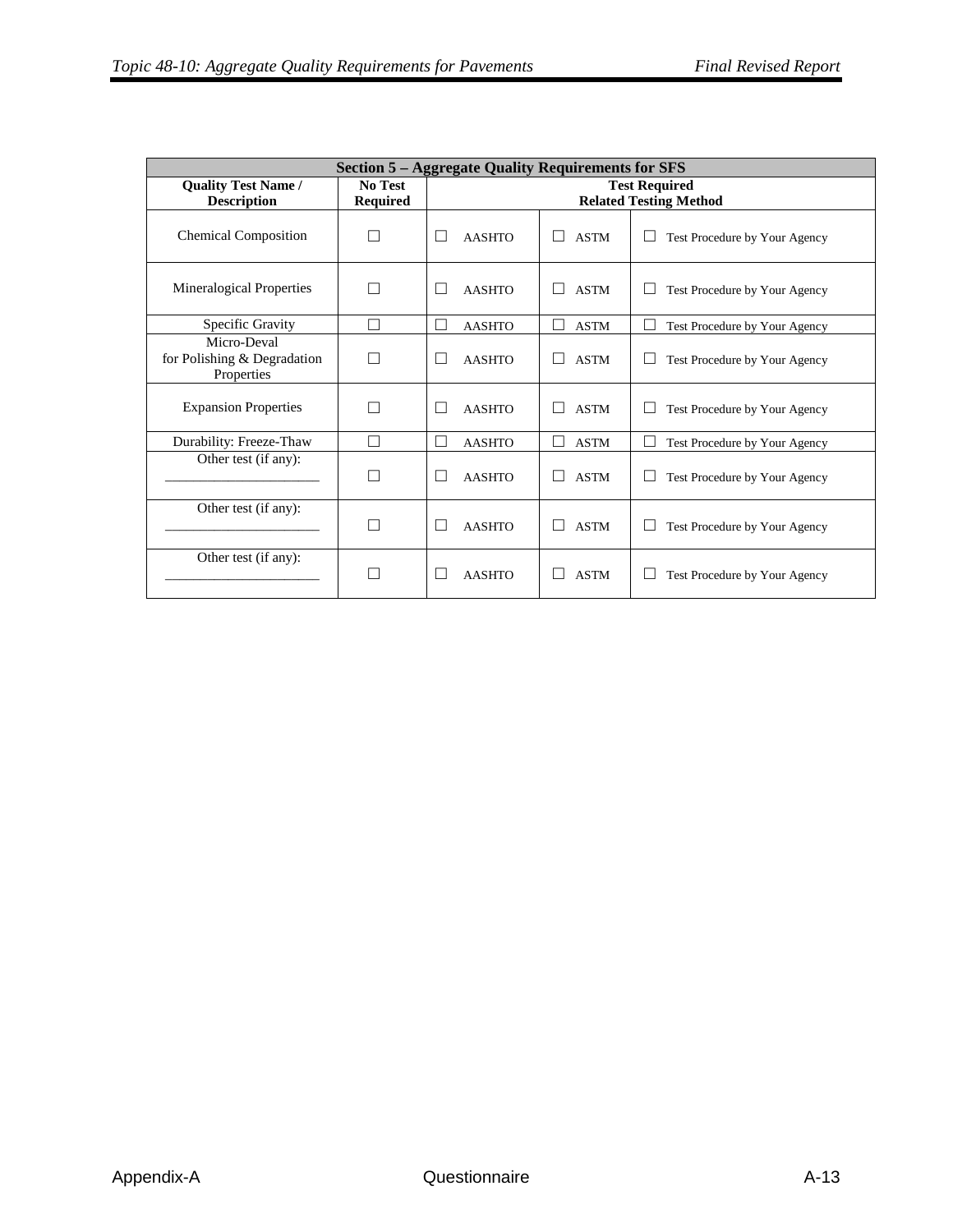| <b>Section 6 – Aggregate Quality Requirements for BFS</b> |                 |                         |             |                               |  |  |  |
|-----------------------------------------------------------|-----------------|-------------------------|-------------|-------------------------------|--|--|--|
| <b>Quality Test Name /</b>                                | No Test         |                         |             | <b>Test Required</b>          |  |  |  |
| <b>Description</b>                                        | <b>Required</b> |                         |             | <b>Related Testing Method</b> |  |  |  |
| <b>Chemical Composition</b>                               |                 | <b>AASHTO</b>           | <b>ASTM</b> | Test Procedure by Your Agency |  |  |  |
| Mineralogical Properties                                  | L               | <b>AASHTO</b><br>$\Box$ | <b>ASTM</b> | Test Procedure by Your Agency |  |  |  |
| Specific Gravity                                          | П               | П<br><b>AASHTO</b>      | <b>ASTM</b> | Test Procedure by Your Agency |  |  |  |
| Micro-Deval<br>for Polishing & Degradation<br>Properties  | n.              | <b>AASHTO</b>           | <b>ASTM</b> | Test Procedure by Your Agency |  |  |  |
| <b>Expansion Properties</b>                               |                 | <b>AASHTO</b>           | <b>ASTM</b> | Test Procedure by Your Agency |  |  |  |
| Durability: Freeze-Thaw                                   | П               | П<br><b>AASHTO</b>      | <b>ASTM</b> | Test Procedure by Your Agency |  |  |  |
| Other test (if any):                                      | П               | <b>AASHTO</b><br>H      | <b>ASTM</b> | Test Procedure by Your Agency |  |  |  |
| Other test (if any):                                      |                 | <b>AASHTO</b>           | <b>ASTM</b> | Test Procedure by Your Agency |  |  |  |
| Other test (if any):                                      |                 | <b>AASHTO</b>           | <b>ASTM</b> | Test Procedure by Your Agency |  |  |  |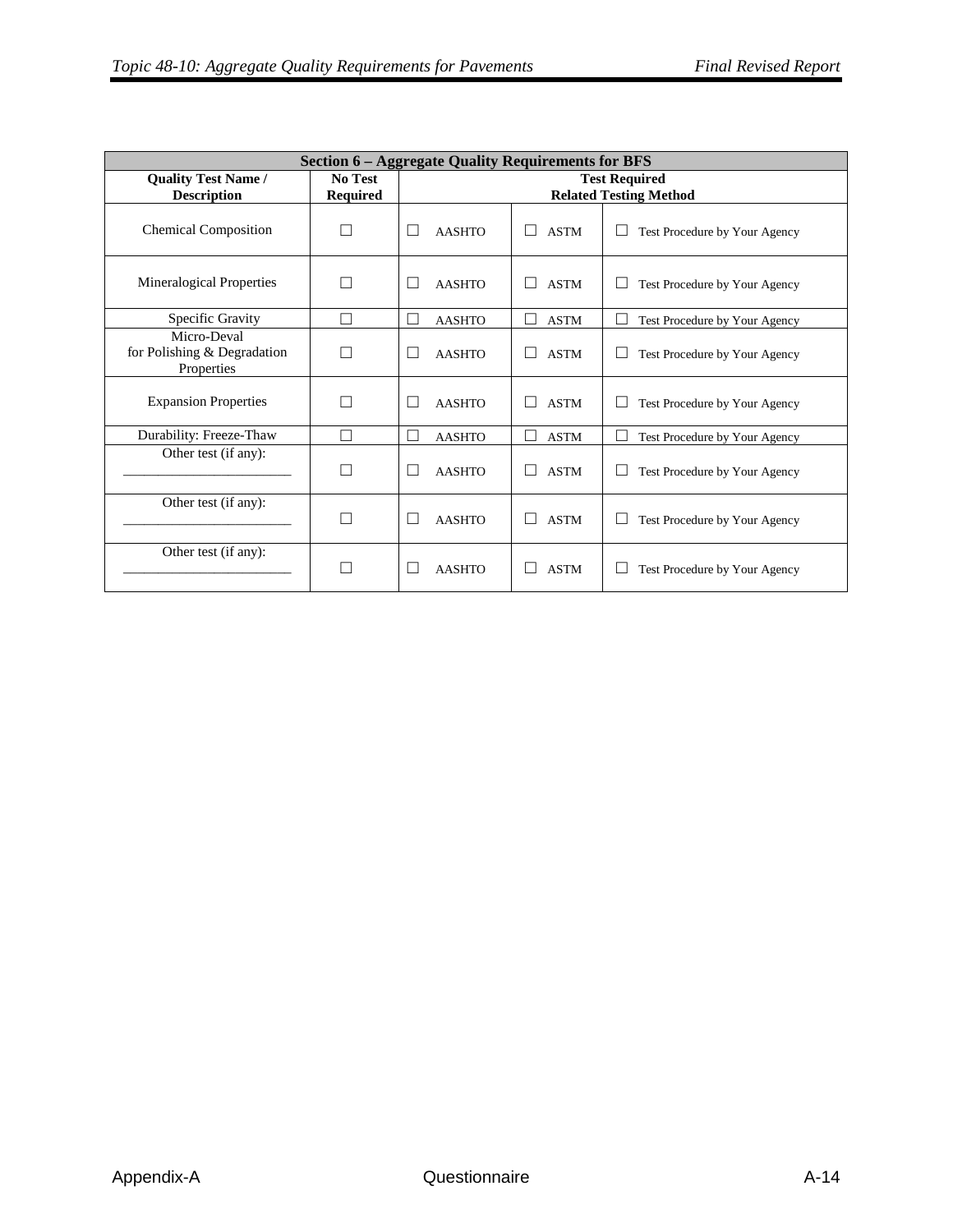#### **Category 3: Procedures for Approving Aggregate Sources**

- 24. What method does your agency use to approve aggregate?
	- $\Box$  No Approved List of Aggregates: Aggregates are tested prior to the use on every major pavement construction job
	- $\Box$  Preapproval Option A: Aggregate source property data are collected from producer and checked for approval on a periodic basis
	- $\Box$  Preapproval Option B: Aggregate source property data are collected from a third party certified aggregate testing laboratory on a periodic basis
	- $\Box$  Approval by Agency Lab: Aggregate samples collected from producer and tested at your agency lab for approval on periodic basis

\_\_\_\_\_\_\_\_\_\_\_\_\_\_\_\_\_\_\_\_\_\_\_\_\_\_\_\_\_\_\_\_\_\_\_\_\_\_\_\_\_\_\_\_\_\_\_\_\_\_\_\_\_\_\_\_\_\_\_\_\_\_\_\_\_\_\_\_\_\_

\_\_\_\_\_\_\_\_\_\_\_\_\_\_\_\_\_\_\_\_\_\_\_\_\_\_\_\_\_\_\_\_\_\_\_\_\_\_\_\_\_\_\_\_\_\_\_\_\_\_\_\_\_\_\_\_\_\_\_\_\_\_\_\_\_\_\_\_\_\_ \_\_\_\_\_\_\_\_\_\_\_\_\_\_\_\_\_\_\_\_\_\_\_\_\_\_\_\_\_\_\_\_\_\_\_\_\_\_\_\_\_\_\_\_\_\_\_\_\_\_\_\_\_\_\_\_\_\_\_\_\_\_\_\_\_\_\_\_\_\_ \_\_\_\_\_\_\_\_\_\_\_\_\_\_\_\_\_\_\_\_\_\_\_\_\_\_\_\_\_\_\_\_\_\_\_\_\_\_\_\_\_\_\_\_\_\_\_\_\_\_\_\_\_\_\_\_\_\_\_\_\_\_\_\_\_\_\_\_\_\_

\_\_\_\_\_\_\_\_\_\_\_\_\_\_\_\_\_\_\_\_\_\_\_\_\_\_\_\_\_\_\_\_\_\_\_\_\_\_\_\_\_\_\_\_\_\_\_\_\_\_\_\_\_\_\_\_\_\_\_\_\_\_\_\_\_\_\_\_\_\_

- □ Other (please elaborate) \_\_\_\_\_\_\_\_\_\_\_\_\_\_\_\_\_\_\_\_\_\_\_\_\_\_\_\_\_\_\_\_\_\_\_\_\_\_\_\_\_\_\_\_\_\_\_\_
- 25. If your agency uses "Preapproval Options A or B" or "Approval by Agency Lab," how often does your agency perform this approval? (please check all that apply)
	- □ Once a year
	- $\Box$  Once every two years
	- $\Box$  Once every three years
	- $\Box$  Once every four years
	- $\Box$  Based on producer requests
	- $\Box$  Other frequency (please indicate)
- 26. Related to determining the quality of a certain aggregate source, please provide as much relevant information you have available, and to the best of your knowledge, to populate the table below and then proceed to the next question.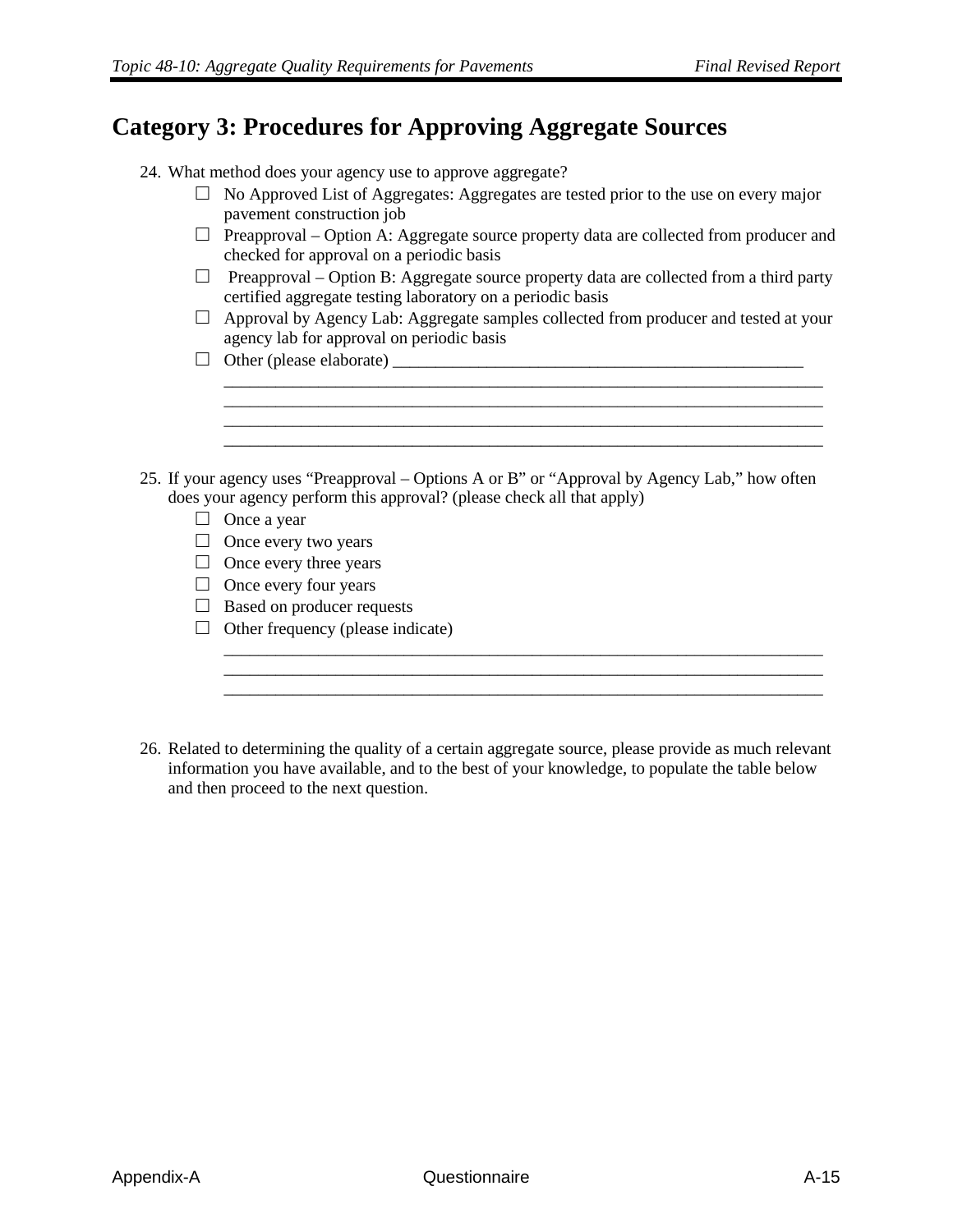| Name of Aggregate<br><b>Source</b> | <b>List Any Test Conducted By Producer</b><br>(by Agency Mandate) for Determining<br>the Quality | Number of Classes to Define the Aggregate<br>Quality<br>(One, Two, Three, Four, Five, Other) |
|------------------------------------|--------------------------------------------------------------------------------------------------|----------------------------------------------------------------------------------------------|
| Fine aggregate                     | the control of the control of the control of the control of the control of                       |                                                                                              |
| Coarse aggregate                   |                                                                                                  |                                                                                              |
| RAP                                |                                                                                                  |                                                                                              |
| RCA                                |                                                                                                  |                                                                                              |
| <b>SFS</b>                         |                                                                                                  |                                                                                              |
| <b>BFS</b>                         |                                                                                                  |                                                                                              |

27. Do you classify aggregate quality based on the use in a certain layer of pavement?

- □ Yes
- □ No

If 'Yes', please refer to the table below and identify pavement layer and associated aggregate quality class. Note: Please provide as much relevant information you have available, and to the best of your knowledge, to populate the table below and then proceed to the next question.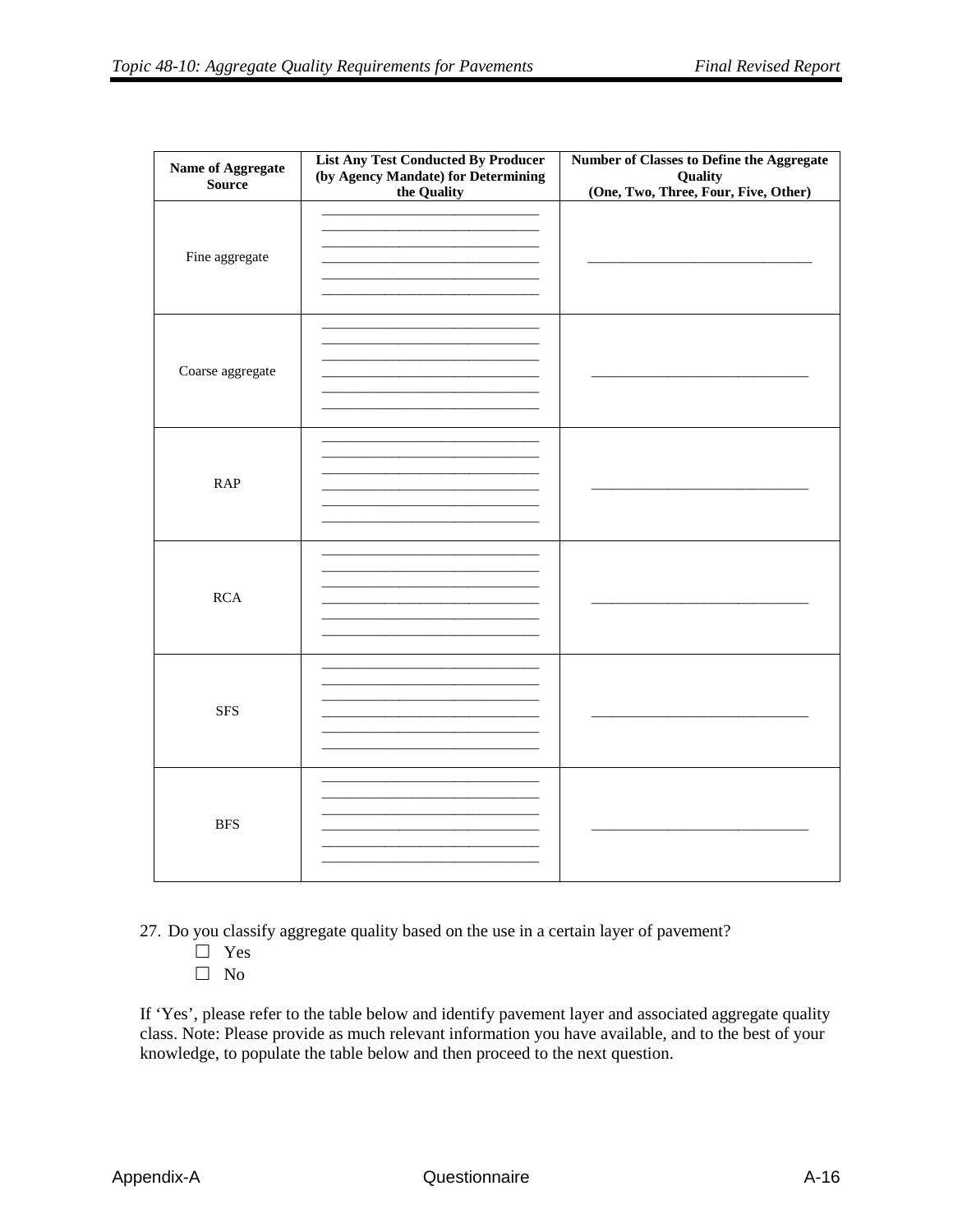|                           |                          | ∼<br>$\tilde{\phantom{a}}$<br>ັ<br>$\tilde{\phantom{a}}$<br>Type of Aggregate Source |                                              |            |            |            |  |  |  |
|---------------------------|--------------------------|--------------------------------------------------------------------------------------|----------------------------------------------|------------|------------|------------|--|--|--|
| <i>*Pavement</i><br>Layer | Fine<br><b>Aggregate</b> | Coarse<br><b>Aggregate</b>                                                           | $\boldsymbol{R}\boldsymbol{A}\boldsymbol{P}$ | <b>RCA</b> | <b>SFS</b> | <b>BFS</b> |  |  |  |
| <b>ASC</b>                |                          |                                                                                      |                                              |            |            |            |  |  |  |
| ABC                       |                          |                                                                                      |                                              |            |            |            |  |  |  |
| <b>PCC</b>                |                          |                                                                                      |                                              |            |            |            |  |  |  |
| BC                        |                          |                                                                                      |                                              |            |            |            |  |  |  |
| <b>SBC</b>                |                          |                                                                                      |                                              |            |            |            |  |  |  |
| DR                        |                          |                                                                                      |                                              |            |            |            |  |  |  |
| FI                        |                          |                                                                                      |                                              |            |            |            |  |  |  |
| S-BC                      |                          |                                                                                      |                                              |            |            |            |  |  |  |
| S-SBC                     |                          |                                                                                      |                                              |            |            |            |  |  |  |
| <b>ST</b>                 |                          |                                                                                      |                                              |            |            |            |  |  |  |

#### Required Quality Class Number by Your Agency

*\*ASC: Asphalt Surface Course - ABC: Asphalt Base Course - PCC: Portland Cement Concrete – BC: Base Course – SBC: Subbase Course - DR: Drainage Layer - FI: Filter Layer – S-BC: Stabilized Base Course – S-SBC: Stabilized Subbase Course – ST: Surface Treatment*

28. If you blend aggregate to improve quality (e.g., Virgin + Marginal, Virgin + Quarry By-product, etc.), do you have a procedure to control the quality of the blended product?

> \_\_\_\_\_\_\_\_\_\_\_\_\_\_\_\_\_\_\_\_\_\_\_\_\_\_\_\_\_\_\_\_\_\_\_\_\_\_\_\_\_\_\_\_\_\_\_\_\_\_\_\_\_\_\_\_\_\_\_\_\_\_\_\_\_\_\_\_\_\_ \_\_\_\_\_\_\_\_\_\_\_\_\_\_\_\_\_\_\_\_\_\_\_\_\_\_\_\_\_\_\_\_\_\_\_\_\_\_\_\_\_\_\_\_\_\_\_\_\_\_\_\_\_\_\_\_\_\_\_\_\_\_\_\_\_\_\_\_\_\_ \_\_\_\_\_\_\_\_\_\_\_\_\_\_\_\_\_\_\_\_\_\_\_\_\_\_\_\_\_\_\_\_\_\_\_\_\_\_\_\_\_\_\_\_\_\_\_\_\_\_\_\_\_\_\_\_\_\_\_\_\_\_\_\_\_\_\_\_\_\_ \_\_\_\_\_\_\_\_\_\_\_\_\_\_\_\_\_\_\_\_\_\_\_\_\_\_\_\_\_\_\_\_\_\_\_\_\_\_\_\_\_\_\_\_\_\_\_\_\_\_\_\_\_\_\_\_\_\_\_\_\_\_\_\_\_\_\_\_\_\_ \_\_\_\_\_\_\_\_\_\_\_\_\_\_\_\_\_\_\_\_\_\_\_\_\_\_\_\_\_\_\_\_\_\_\_\_\_\_\_\_\_\_\_\_\_\_\_\_\_\_\_\_\_\_\_\_\_\_\_\_\_\_\_\_\_\_\_\_\_\_

- □ Yes
- □ No
- □ If 'Yes', please explain \_\_\_\_\_\_\_\_\_\_\_\_\_\_\_\_\_\_\_\_\_\_\_\_\_\_\_\_\_\_\_\_\_\_\_\_\_\_\_\_\_\_\_\_\_\_\_\_\_\_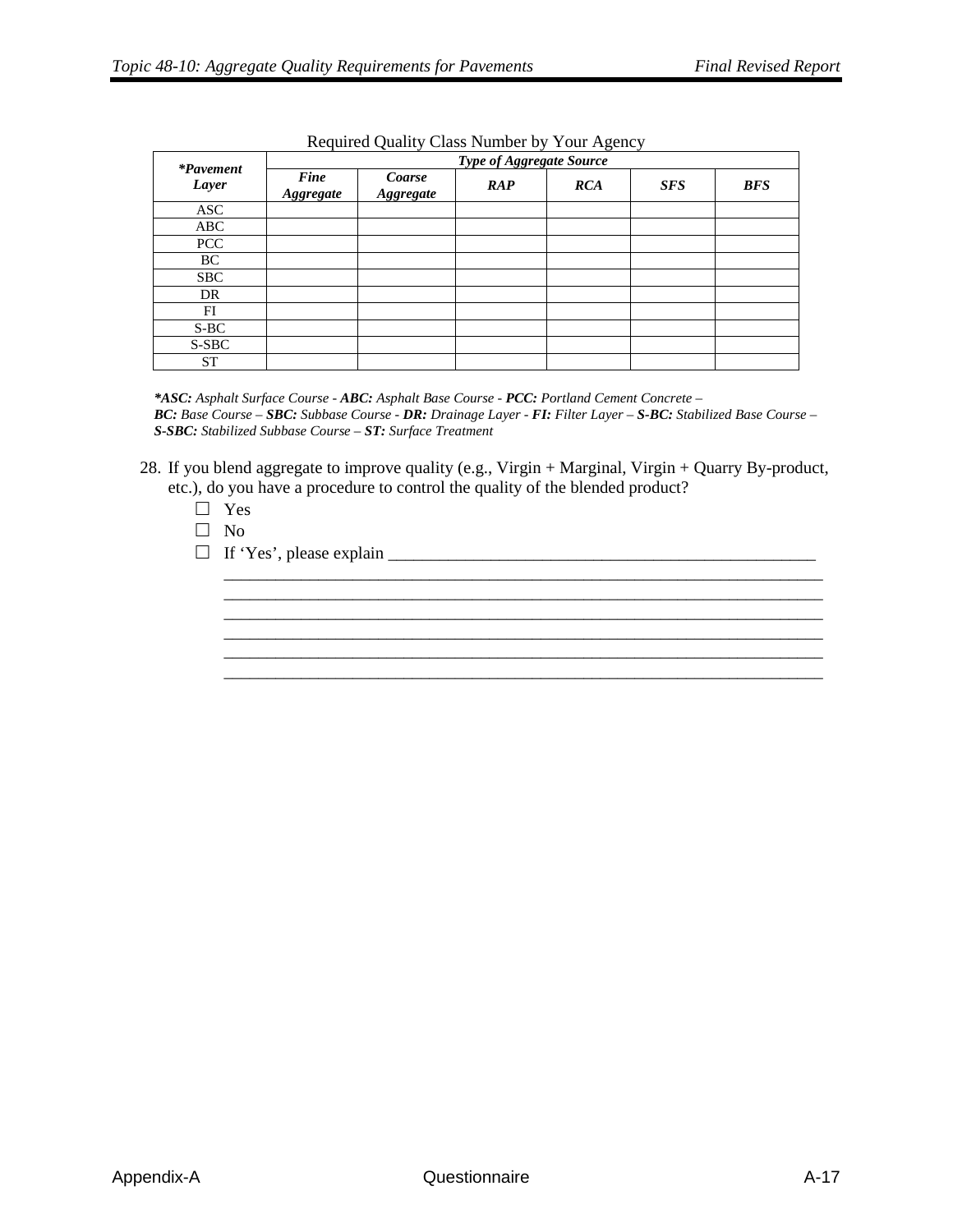### **Category 4: Aggregate Related Performance Records**

- 29. Select from the options below performance related laboratory test(s) which your agency performs on aggregate sources before utilization in pavement construction. (Please check all that apply)
	- $\Box$  Skid resistance tests, e.g., British Pendulum or similar
	- $\Box$  Triaxial shear strength tests
	- $\Box$  Repeated load triaxial resilient modulus test (AASHTO T 307, NCHRP 1-28, etc.)

\_\_\_\_\_\_\_\_\_\_\_\_\_\_\_\_\_\_\_\_\_\_\_\_\_\_\_\_\_\_\_\_\_\_\_\_\_\_\_\_\_\_\_\_\_\_\_\_\_\_\_\_\_\_\_\_\_\_\_\_\_\_\_\_\_\_\_\_\_\_\_\_\_

- $\Box$  Repeated load triaxial permanent deformation test
- □ Other (please indicate) \_\_\_\_\_\_\_\_\_\_\_\_\_\_\_\_\_\_\_\_\_\_\_\_\_\_\_\_\_\_\_\_\_\_\_\_\_\_\_\_\_\_\_\_\_\_\_\_\_

30. Is aggregate quality tracked linked to the performance of a certain pavement layer?

- □ Yes
- $\Box$  No

If 'Yes', please refer to the table below and mark with an "X" the related aggregate quality or source deficiency issue causing poor performance of a pavement layer\*\*:

| <b>Aggregate Quality or Source</b> | <i>*Pavement Layer</i> |     |                                    |    |                 |    |           |         |         |    |
|------------------------------------|------------------------|-----|------------------------------------|----|-----------------|----|-----------|---------|---------|----|
| <b>Deficiency Issue</b>            | ASC                    | ABC | $\mathbf{P} \mathbf{C} \mathbf{C}$ | BC | $S\mathcal{B}C$ | DR | <b>FI</b> | $S$ -BC | $S-SBC$ | ST |
| Using marginal aggregate           |                        |     |                                    |    |                 |    |           |         |         |    |
| Blending                           |                        |     |                                    |    |                 |    |           |         |         |    |
| <b>Utilizing RAP</b>               |                        |     |                                    |    |                 |    |           |         |         |    |
| <b>Utilizing RCA</b>               |                        |     |                                    |    |                 |    |           |         |         |    |
| Utilizing SBS                      |                        |     |                                    |    |                 |    |           |         |         |    |
| <b>Utilizing BFS</b>               |                        |     |                                    |    |                 |    |           |         |         |    |
| Weathering soundness               |                        |     |                                    |    |                 |    |           |         |         |    |
| Degradation resistance             |                        |     |                                    |    |                 |    |           |         |         |    |
| Polishing resistance               |                        |     |                                    |    |                 |    |           |         |         |    |
| Plasticity of fines                |                        |     |                                    |    |                 |    |           |         |         |    |
| Mineralogical composition          |                        |     |                                    |    |                 |    |           |         |         |    |
| Clay content                       |                        |     |                                    |    |                 |    |           |         |         |    |
| Particle shape                     |                        |     |                                    |    |                 |    |           |         |         |    |
| Durability: Freeze-thaw            |                        |     |                                    |    |                 |    |           |         |         |    |
| Alkali Silica reactivity           |                        |     |                                    |    |                 |    |           |         |         |    |
| Other                              |                        |     |                                    |    |                 |    |           |         |         |    |
|                                    |                        |     |                                    |    |                 |    |           |         |         |    |
|                                    |                        |     |                                    |    |                 |    |           |         |         |    |

*\*ASC: Asphalt Surface Course - ABC: Asphalt Base Course - PCC: Portland Cement Concrete –*

*BC: Base Course – SBC: Subbase Course - DR: Drainage Layer - FI: Filter Layer – S-BC: Stabilized Base Course – S-SBC: Stabilized Subbase Course – ST: Surface Treatment*

31. **Optional:** please provide reference (if available) to any document, report, or case history that includes further details about aggregate quality/source deficiency issues causing poor pavement performance.

\_\_\_\_\_\_\_\_\_\_\_\_\_\_\_\_\_\_\_\_\_\_\_\_\_\_\_\_\_\_\_\_\_\_\_\_\_\_\_\_\_\_\_\_\_\_\_\_\_\_\_\_\_\_\_\_\_\_\_\_\_\_\_\_\_\_\_\_\_\_\_\_\_\_\_\_\_\_ \_\_\_\_\_\_\_\_\_\_\_\_\_\_\_\_\_\_\_\_\_\_\_\_\_\_\_\_\_\_\_\_\_\_\_\_\_\_\_\_\_\_\_\_\_\_\_\_\_\_\_\_\_\_\_\_\_\_\_\_\_\_\_\_\_\_\_\_\_\_\_\_\_\_\_\_\_\_ \_\_\_\_\_\_\_\_\_\_\_\_\_\_\_\_\_\_\_\_\_\_\_\_\_\_\_\_\_\_\_\_\_\_\_\_\_\_\_\_\_\_\_\_\_\_\_\_\_\_\_\_\_\_\_\_\_\_\_\_\_\_\_\_\_\_\_\_\_\_\_\_\_\_\_\_\_\_

32. Please list the most common aggregate quality related pavement distresses which have been observed by your agency?